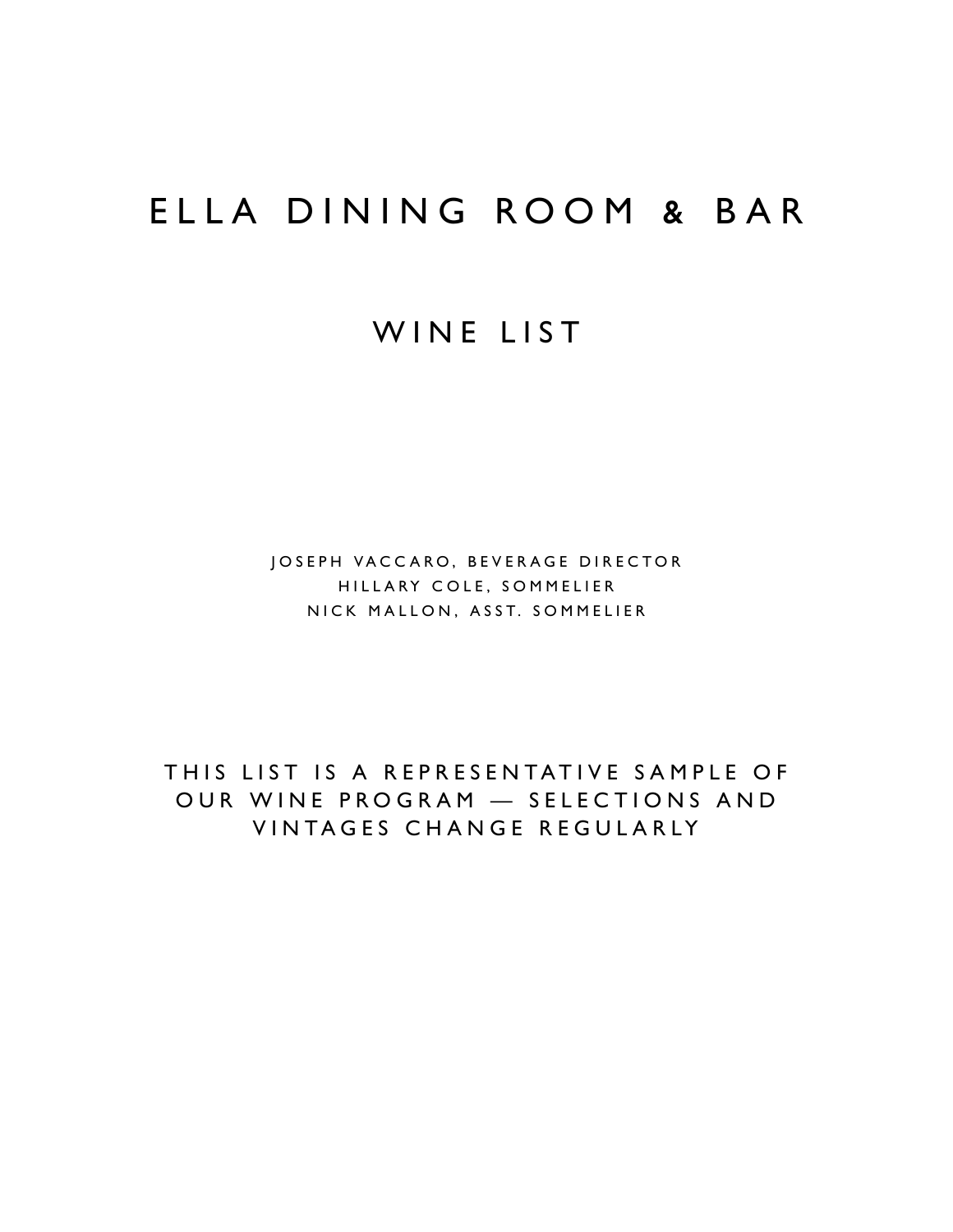### TABLE OF CONTENTS

| CHAMPAGNE & SPARKLING WINE. 8       |  |  |  |  |  |  |  |  |  |  |  |  |  |
|-------------------------------------|--|--|--|--|--|--|--|--|--|--|--|--|--|
|                                     |  |  |  |  |  |  |  |  |  |  |  |  |  |
|                                     |  |  |  |  |  |  |  |  |  |  |  |  |  |
|                                     |  |  |  |  |  |  |  |  |  |  |  |  |  |
| SOMMELIER SELECTIONS UNDER \$50. 24 |  |  |  |  |  |  |  |  |  |  |  |  |  |

WE ARE HAPPY TO SERVICE SPECIAL BOTTLES FROM YOUR OWN COLLECTION FOR YOU TO ENJOY WITH OUR CUISINE. OUR CORKAGE POLICY IS \$25 PER EACH 750ML BOTTLE. WE WAIVE ONE CORKAGE FEE FOR EACH 750ML BOTTLE PURCHASED FROM OUR LIST — MAXIMUM OF THREE BOTTLES.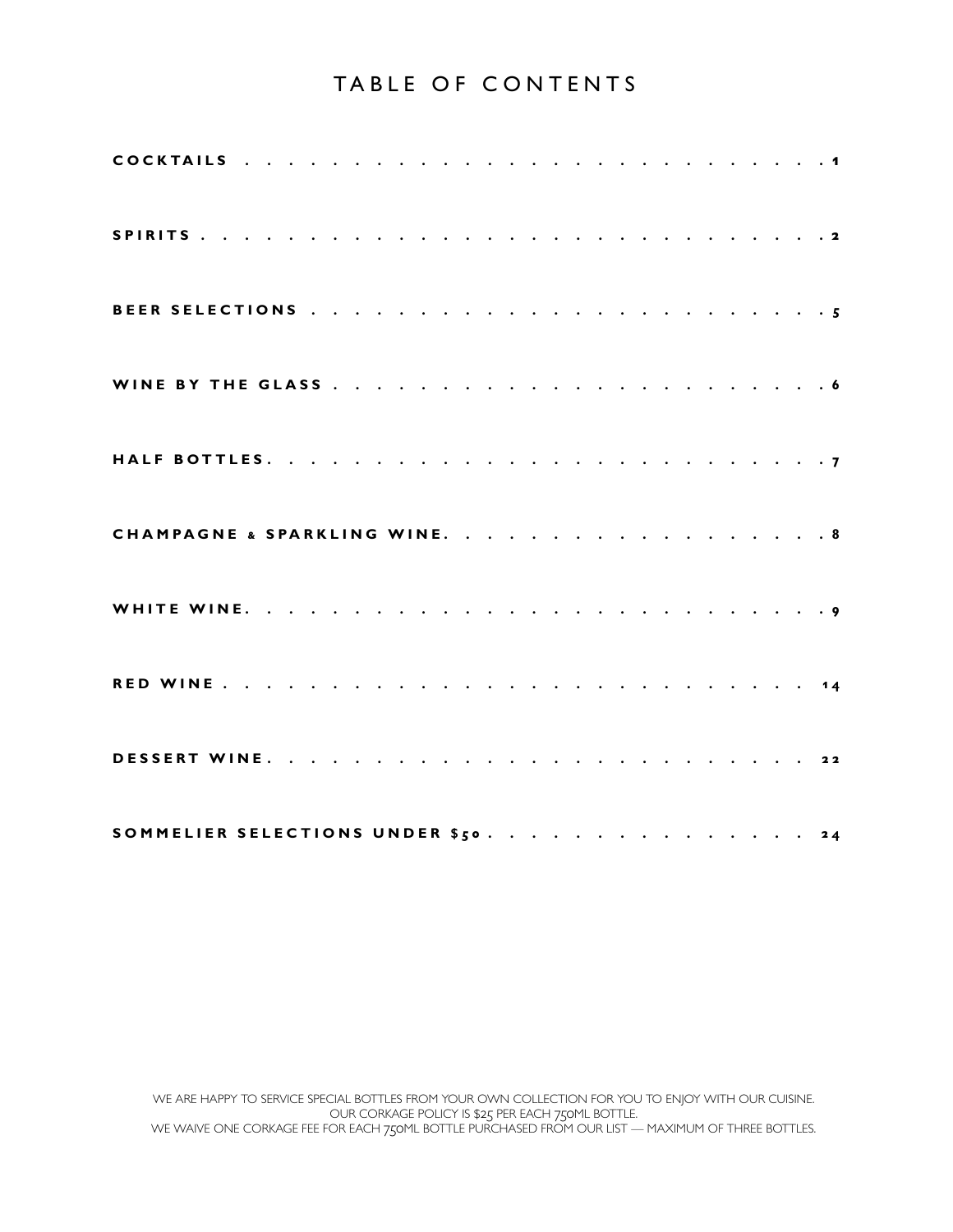### HANDCRAFTED COCKTAILS

ella classics

| ELLA'S FLAGSHIP COCKTAIL - CREATED FROM SCRATCH WITH HOUSEMADE RAINFOREST QUININE              |
|------------------------------------------------------------------------------------------------|
| TONIC, GIN, ORGANIC SUCANAT, SPARKLING WATER AND FRESH CITRUS JUICES                           |
|                                                                                                |
|                                                                                                |
| <b>RANDALL'S HARVEST MARGARITA</b> BLUE AGAVE BLANCO TEQUILA, LIME, AGAVE, ORANGE BITTERS 11.5 |
| USUAL SUSPECT IRISH WHISKEY, SCOTCH, AMARO, LEMON, BITTERS 12.5                                |
| <b>THE ELLA OLD FASHIONED</b> BOURBON, DEMERARA, BITTERS, CITRUS 19.5                          |
| FEATURING ELLA'S OWN SINGLE BARREL SELECTION OF STRAIGHT KENTUCKY BOURBON                      |

**THE ELLA MANHATTAN** BOURBON, SWEET VERMOUTH, BITTERS . . . . . . . . . . . . . . . . . . . 19.5 FEATURING ELLA'S OWN SINGLE BARREL SELECTION OF STRAIGHT KENTUCKY BOURBON

### seasonal libations

| <b>EAST INDIAN AGED EGGNOG</b> GIN, POMEGRANATE, COGNAC, CARDAMOM, CREAM                         |
|--------------------------------------------------------------------------------------------------|
| RYED OR DIE DOUBLE RYE, COLD BREW LIQUEUR, FERNET, SUCANAT, PEYCHAUDS BITTERS 13.5               |
| <b>BLOOD ORANGE MULE</b> VODKA, BLOOD ORANGE, LEMON, GINGER, ALLSPICE 11.5                       |
|                                                                                                  |
| ELLA JACK ROSE BOURBON, APPLE LIQUEUR, LIME, POMEGRANATE SYRUP, BITTERS 11.5                     |
| <b>BARREL AGED BIJOU</b> GIN, ROUGE VERMOUTH, GREEN CHARTREUSE, CAMPARI. 13.5                    |
| SMOKE AND MIRRORS BLUE AGAVE BLANCO TEQUILA, MEZCAL, GRAPEFRUIT, YELLOW CHARTREUSE, BITTERS 14.5 |
|                                                                                                  |
|                                                                                                  |
| DIRTY LINEN BOURBON, ELDERFLOWER, LEMON, SPARKLING WATER, CUCUMBER. 13.5                         |
| JAMAICAN HOLIDAY RUM, BANANA LIQUEUR, GUANABANA, LIME, ORGEAT, BITTERS 14.5                      |

buzz free cocktails

| ELLA TONIC RAINFOREST QUININE, ORGANIC SUCANAT, SPARKLING WATER, FRESH CITRUS JUICES 4.5                                                |
|-----------------------------------------------------------------------------------------------------------------------------------------|
|                                                                                                                                         |
| <b>POMEGRANATE GINGER-ADE HOUSEMADE POMEGRANATE-GINGER JUICE, LIME, SPARKLING WATER 5.5</b>                                             |
|                                                                                                                                         |
| <b>BLUEBERRY POMEGRANATE LEMONADE BLUEBERRIES, LEMON, POMEGRANATE, SPARKLING WATER [14] Letter State State State Industry Pomegrana</b> |
|                                                                                                                                         |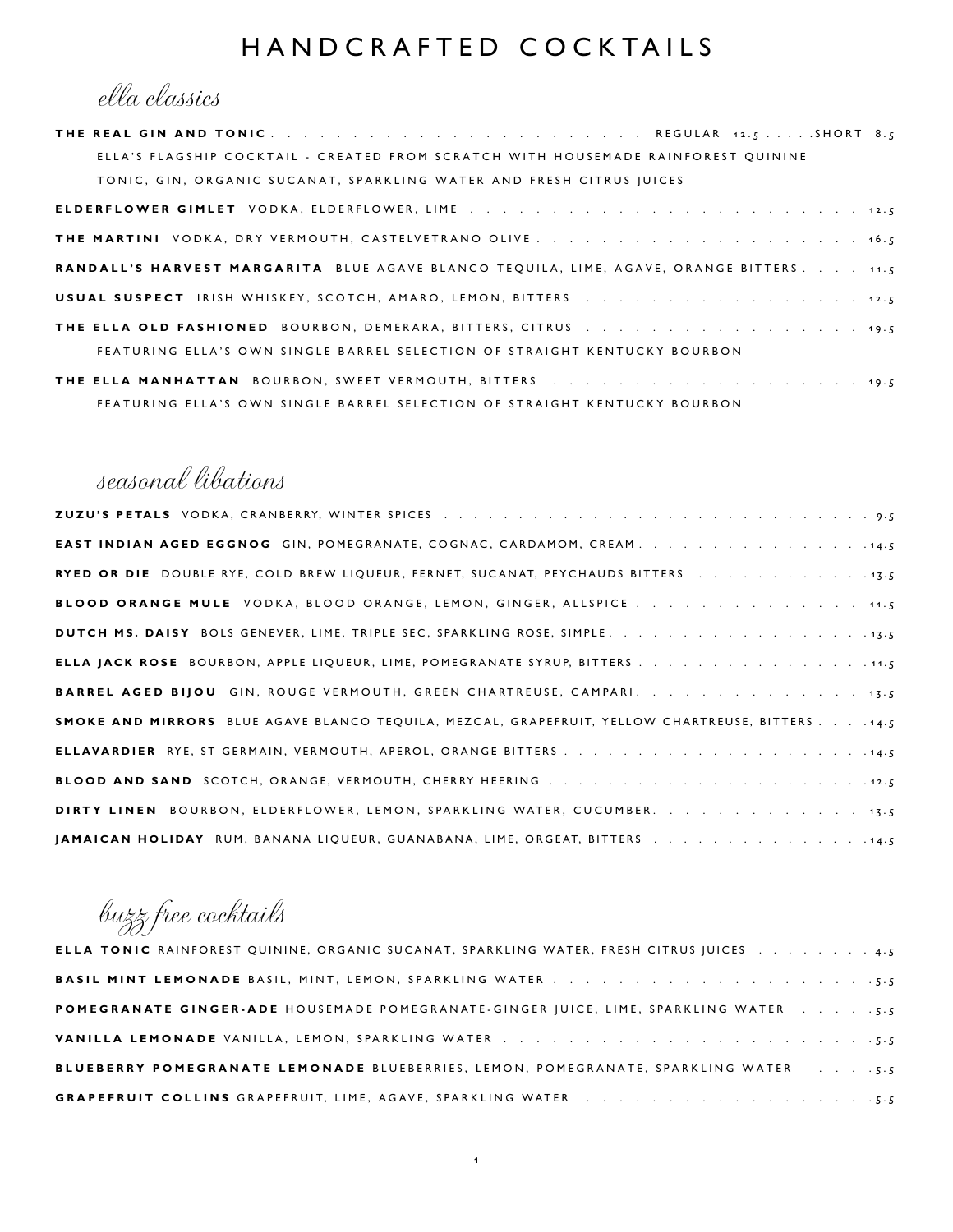gin & genever

| ANCHOROLD TOM<br>. 11                                                                                                                                                                            |  |
|--------------------------------------------------------------------------------------------------------------------------------------------------------------------------------------------------|--|
| AVIATION OLD TOM                                                                                                                                                                                 |  |
| <b>BARR HILL</b><br>$\mathcal{L}^{\pm}$<br>$\sim$<br>$\sim$<br>. 11                                                                                                                              |  |
| <b>BARR HILL RESERVE, TOM CAT</b><br>$\mathbf{r}$<br>$\ddot{\phantom{a}}$<br>. 13                                                                                                                |  |
| BEEFEATER'S BURROUGHS RESERVE<br>.20                                                                                                                                                             |  |
| <b>BOLS</b> AGED GENEVER<br>the contract of the contract<br>. 10                                                                                                                                 |  |
| BOMBAY SAPPHIRE.<br>. 11                                                                                                                                                                         |  |
| <b>BOOMSMA</b> OUDE GENEVER<br>. 8                                                                                                                                                               |  |
| <b>BOTANIST</b><br>. 11                                                                                                                                                                          |  |
| BUMMER AND LAZARUS<br>.10                                                                                                                                                                        |  |
| CITY OF LONDON<br>$\mathcal{L}^{\text{max}}$ .<br>$\mathbf{r}$<br>$\sim$ $\sim$<br>V.<br>$\mathbf{r}$<br>. 8                                                                                     |  |
| DAMRAK.<br>$\sim$<br>$\cdot$<br>.9<br>$\mathbf{r}$<br>$\ddot{\phantom{a}}$                                                                                                                       |  |
| DISTILLERY 209<br>.10<br>$\mathcal{L}^{\pm}$<br>$\ddot{\phantom{a}}$<br>$\ddot{\phantom{a}}$<br>$\ddot{\phantom{a}}$<br>$\ddot{\phantom{a}}$                                                     |  |
| <b>FERDINANDS SAAR DRY</b><br>$\mathcal{L}^{\mathcal{L}}$<br>$\ddot{\phantom{a}}$<br>. 14                                                                                                        |  |
| FORDS<br>. 10                                                                                                                                                                                    |  |
| GREENBAR<br>$\mathcal{L}^{\text{max}}$<br>. 10                                                                                                                                                   |  |
| HENDRICKS<br>$\mathcal{L} = \mathcal{L} \times \mathcal{L}$ .<br>.13                                                                                                                             |  |
| <b>JUNIPERO</b><br>. 11                                                                                                                                                                          |  |
| LEOPOLD'S NAVY STRENGTH<br>. 13                                                                                                                                                                  |  |
| LEOPOLD'S SMALL BATCH<br>.12                                                                                                                                                                     |  |
| LEOPOLD'S SUMMER<br>$\omega = \omega = \omega$<br>$\mathbf{L}$<br>. 12                                                                                                                           |  |
| NIKKA COFFEY<br>$\sim$<br>$\mathcal{L}^{\mathcal{L}}$<br>L.<br>$\sim$<br>. 13                                                                                                                    |  |
| <b>NOLET'S SILVER</b><br>$\mathcal{A}^{\mathcal{A}}$ , $\mathcal{A}^{\mathcal{A}}$<br>$\mathcal{L}^{\text{max}}$<br>$\mathbf{r}$<br>$\mathbf{r}$<br>$\mathbf{L}$<br>$\ddot{\phantom{a}}$<br>. 13 |  |
| <b>PLYMOUTH</b> SLOE GIN<br>$\ddot{\phantom{a}}$<br>. 9                                                                                                                                          |  |
| RUSSELL HENRY And Allen<br>. 12                                                                                                                                                                  |  |
| RUSTY BLADE<br>. 10                                                                                                                                                                              |  |
| SIPSMITH The contract the contract of the set<br>. 12                                                                                                                                            |  |
| SPIRITWORKS BARREL AGED GIN<br>and a state<br>. 12                                                                                                                                               |  |
| SPIRITWORKS SLOE GIN<br>. 11                                                                                                                                                                     |  |
| . 11                                                                                                                                                                                             |  |
| ST. GEORGE BOTANIVORE<br>and a state<br>$\mathbf{r}$<br>$\sim$<br>$\sim$<br>. 11                                                                                                                 |  |
| ST. GEORGE DRY RYE<br>$\mathbf{r}$<br>$\mathbf{r}$<br>$\mathbf{r}$<br>s.<br>$\sim$<br>$\mathbf{r}$<br>$\ddot{\phantom{a}}$<br>$\mathbf{r}$<br>. 11<br>a.                                         |  |
| <b>ST. GEORGE TERROIR</b><br>$\sim$<br>$\mathbf{r}$<br>$\ddot{\phantom{a}}$<br>$\ddot{\phantom{a}}$<br>. 11                                                                                      |  |
| TANQUERAY 10<br>. 10                                                                                                                                                                             |  |
| VENUS $#_1$<br>the company of the company<br>. 10                                                                                                                                                |  |
| VENUS #2<br>. 11                                                                                                                                                                                 |  |

### vodka

| BELVEDERE 11                                                                                                                                                                                                                   |  |  |  |  |  |  |  |  |
|--------------------------------------------------------------------------------------------------------------------------------------------------------------------------------------------------------------------------------|--|--|--|--|--|--|--|--|
| BLACK COW 12                                                                                                                                                                                                                   |  |  |  |  |  |  |  |  |
| <b>CHARBAY</b> GREEN TEA 10                                                                                                                                                                                                    |  |  |  |  |  |  |  |  |
| CHOPIN <b>Experience CHOPIN CHOPIN</b>                                                                                                                                                                                         |  |  |  |  |  |  |  |  |
| CHOPIN RYE 12                                                                                                                                                                                                                  |  |  |  |  |  |  |  |  |
|                                                                                                                                                                                                                                |  |  |  |  |  |  |  |  |
| GREENBAR 9                                                                                                                                                                                                                     |  |  |  |  |  |  |  |  |
|                                                                                                                                                                                                                                |  |  |  |  |  |  |  |  |
| <b>GRUVEN</b> 8                                                                                                                                                                                                                |  |  |  |  |  |  |  |  |
| JEAN MARC XO 15                                                                                                                                                                                                                |  |  |  |  |  |  |  |  |
| KETEL ONE 11                                                                                                                                                                                                                   |  |  |  |  |  |  |  |  |
| ST. GEORGE CITRUS 11                                                                                                                                                                                                           |  |  |  |  |  |  |  |  |
| STOLI ELIT IN ANNOUNCE IN A REPORT OF THE STOLE EXPERIENCE IN A REPORT OF THE STATE OF THE STATE OF THE STATE OF THE STATE OF THE STATE OF THE STATE OF THE STATE OF THE STATE OF THE STATE OF THE STATE OF THE STATE OF THE S |  |  |  |  |  |  |  |  |
|                                                                                                                                                                                                                                |  |  |  |  |  |  |  |  |
| WHEATLY 9                                                                                                                                                                                                                      |  |  |  |  |  |  |  |  |

#### rum

| <b>AVUA OAK</b> 15               |  |  |  |  |  |  |  |  |
|----------------------------------|--|--|--|--|--|--|--|--|
| <b>AVUA</b> PRATA 12             |  |  |  |  |  |  |  |  |
| BRUGAL 1888 9                    |  |  |  |  |  |  |  |  |
| CUTWATER 3SHEETS AGED 9          |  |  |  |  |  |  |  |  |
| DIPLOMATICO RESERVA EXCLUSIVA 15 |  |  |  |  |  |  |  |  |
| DIPLOMATICO MATUANO 11           |  |  |  |  |  |  |  |  |
| GOSLING'S BLACK SEAL 8           |  |  |  |  |  |  |  |  |
| RON DEL BARRALITO 9              |  |  |  |  |  |  |  |  |
| ROYAL STANDARD 9                 |  |  |  |  |  |  |  |  |
| SAILOR JERRY SPICED. 9           |  |  |  |  |  |  |  |  |
| SANTA TERESA 8                   |  |  |  |  |  |  |  |  |
| SMITH & CROSS 10                 |  |  |  |  |  |  |  |  |
| WRAY & NEPHEW OVERPROOF 8        |  |  |  |  |  |  |  |  |
| ZACAPPA 23Y SOLERA 15            |  |  |  |  |  |  |  |  |

tequila & mezcal

| <b>CABEZA</b> . 12               |  |  |  |  |
|----------------------------------|--|--|--|--|
| DON JULIO 1942 40                |  |  |  |  |
| FORTALEZA ANEJO 19               |  |  |  |  |
| FORTALEZA BLANCO 12              |  |  |  |  |
| FORTALEZA REPOSADO 15            |  |  |  |  |
| ORO DE OAXACA MEZCAL 9           |  |  |  |  |
| SIETE LEGUAS SILVER 44           |  |  |  |  |
| SOMBRA MEZCAL 11                 |  |  |  |  |
| TAPATIO EXCELENCIA 35            |  |  |  |  |
| VAGO MEZCAL CUIXE 21             |  |  |  |  |
| VAGO MEZCAL ELOTE 15             |  |  |  |  |
| VAGO MEZCAL ENSAMBLE 21          |  |  |  |  |
| VAGO MEZCAL ESPADIN 15           |  |  |  |  |
| VAGO MEZCAL MEXICANO 21          |  |  |  |  |
| VAGO MEZCAL TOBOLA 26            |  |  |  |  |
| YUU BAAL MEZCAL JOVEN ESPADIN 10 |  |  |  |  |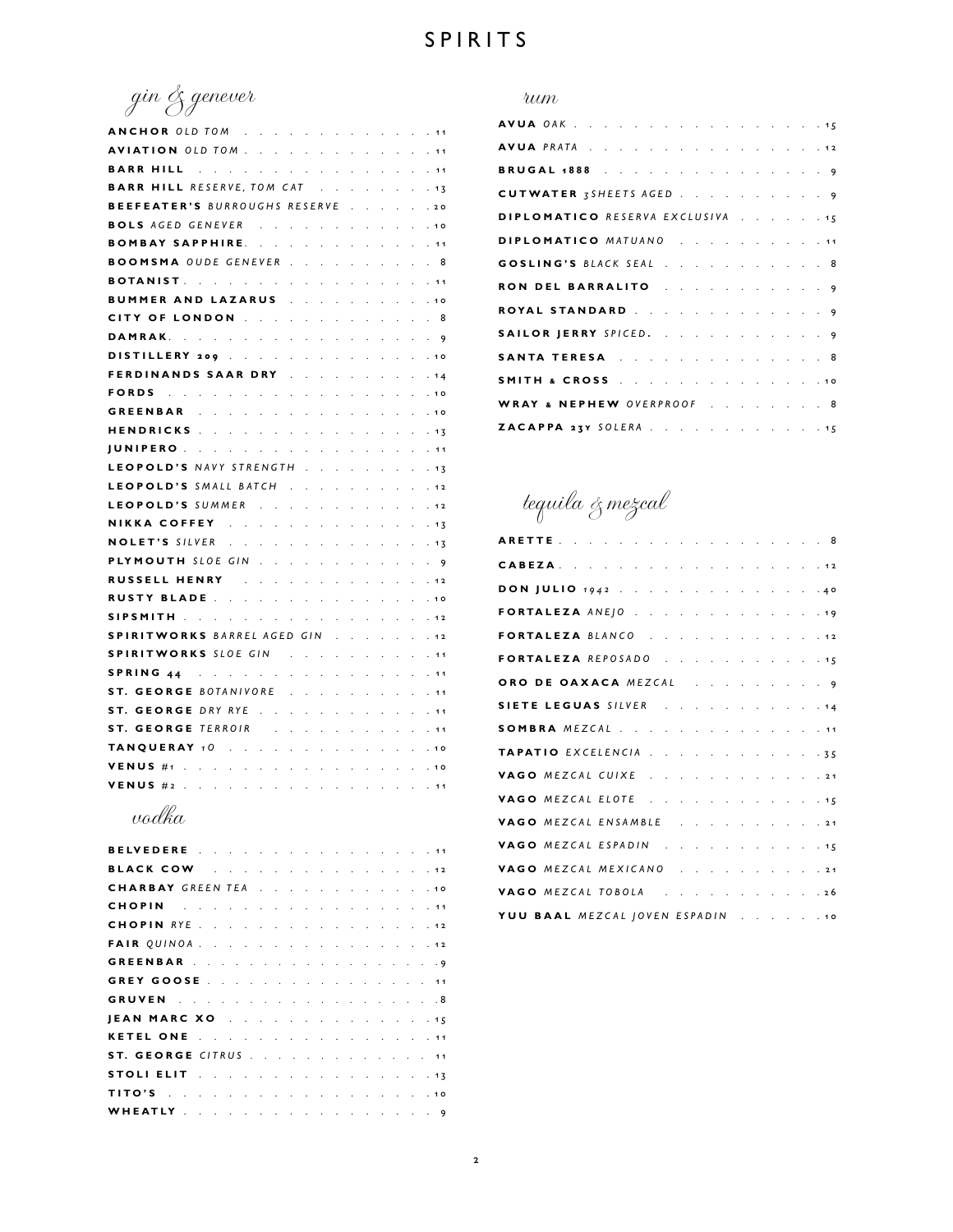scotch whisky

| ABERLOUR 12 YEAR, SPEYSIDE. 16                       |
|------------------------------------------------------|
| ABERLOUR 16 YEAR, SPEYSIDE. 21                       |
| ARDBEG 10 YEAR, ISLAY 16                             |
| ARDBEG CORRYVRECKEN, ISLAY 23                        |
| AUCHENTOSHAN AMERICAN OAK, LOWLAND 12                |
| <b>BALVENIE</b> DOUBLE WOOD, 12 YEAR, SPEYSIDE 18    |
| CHIVAS REGAL 12 YEAR 9                               |
| <b>COMPASS BOX GREAT KING ST. ARTIST'S BLEND. 10</b> |
| <b>COMPASS BOX PEATMONSTER 28</b>                    |
| CRAGGANMORE 12 YEAR, SPEYSIDE 18                     |
| DEWARS WHITE LABEL 10                                |
| <b>GLENKINCHIE</b> 12 YEAR, LOWLAND 18               |
| <b>GLENLIVET</b> 12 YEAR, SPEYSIDE 12                |
| <b>GLENMORANGIE</b> 10 YEAR, HIGHLAND 13             |
| <b>GLENMORANGIE</b> NECTAR d'OR, HIGHLAND 20         |
| <b>GLENROTHES</b> SHERRY RESERVE, SPEYSIDE. 17       |
| HIGHLAND PARK MAGNUS, ORKNEY ISLANDS 11              |
| HIGHLAND PARK 12 YEAR, ORKNEY ISLANDS. 18            |
| HIGHLAND PARK 18 YEAR, ORKNEY ISLANDS. 35            |
| JOHNNIE WALKER BLACK LABEL 11                        |
| JOHNNIE WALKER BLUE LABEL 55                         |
| KILKERRAN SHERRY WOOD, CAMPBELTOWN 18                |
| LAGAVULIN 16 YEAR, ISLAY 25                          |
| LAPHROAIG 10 YEAR, ISLAY. 15                         |
| MACALLAN 12 YEAR, HIGHLAND 18                        |
| MACALLAN 12 YEAR, DOUBLE CASK, HIGHLAND. . 20        |
| MACALLAN 15 YEAR FINE OAK, HIGHLAND. 32              |
| MACALLAN 18 YEAR, HIGHLAND 68                        |
| MACALLAN RARE CASK 72                                |
| OBAN 14 YEAR, WEST HIGHLAND 22                       |
| SPRINGBANK 10 YEAR, CAMPBELTOWN 19                   |
| SPRINGBANK 15 YEAR, CAMPBELTOWN 28                   |
| TALISKER 10 YEAR, ISLE OF SKYE 20                    |
|                                                      |

cognac, armagnac, & calvados

| CAMUS VS. 9                            |
|----------------------------------------|
| CANDOLINI GRAPPA BIANCA 10             |
| <b>DROUHIN</b> BLANCHE DE NORMANDIE 11 |
| DROUHIN CALVADOS SELECTION. 11         |
| DROUHIN CALVADOS VSOP. 22              |
| GERMAIN-ROBIN COAST ROAD RESERVE 19    |
| HINE RARE, FINE CHAMPAGNE VSOP. 14     |
| HINE 2005 BONNEUIL, COGNAC 32          |
| HENNESSY VSOP 16                       |
| HENNESSY PARADIS 250                   |
| LAIRDS APPLE BRANDY. 9                 |
| PIERRE FERRAND SELECTION DES ANGES. 40 |
| PISCO PORTON 9                         |
| RAYNAL VSOP, COGNAC. 9                 |
|                                        |
| TARIQUET BAS-ARMAGNAC VSOP 11          |
|                                        |

#### amari

| <b>ABANO</b>                                      |  |  |  |  |  |  | 9              |
|---------------------------------------------------|--|--|--|--|--|--|----------------|
| <b>ANGOSTURA</b>                                  |  |  |  |  |  |  | 9              |
| <b>A P E R O L</b>                                |  |  |  |  |  |  | 8              |
| <b>AVERNA</b> .                                   |  |  |  |  |  |  | 9              |
| BRAULIO ALPINO                                    |  |  |  |  |  |  | 1 <sub>O</sub> |
| BROVO #1                                          |  |  |  |  |  |  |                |
| BROVO #4                                          |  |  |  |  |  |  | 10             |
| CAMPARI                                           |  |  |  |  |  |  | 9              |
| CAPPELLETTI                                       |  |  |  |  |  |  | 8              |
| CARDAMARO                                         |  |  |  |  |  |  | 1 <sub>O</sub> |
| <b>CIOCIARO</b> .                                 |  |  |  |  |  |  | 9              |
| <b>CYNAR</b>                                      |  |  |  |  |  |  | 8              |
| CYNAR <sub>70</sub>                               |  |  |  |  |  |  | 8              |
| <b>FERNET BRANCA.</b>                             |  |  |  |  |  |  | 7              |
| FERNET<br><b>FRANCISCO</b>                        |  |  |  |  |  |  | 10             |
| FERNET<br><b>FRANCISCO MALBEC CASK</b>            |  |  |  |  |  |  | $12$           |
| <b>FRANCISCO</b> STRAWBERRY CASK<br><b>FERNET</b> |  |  |  |  |  |  | $12$           |
| FERNET<br><b>LEOPOLD</b>                          |  |  |  |  |  |  | 8              |
| FERNET<br><b>LUXARDO</b>                          |  |  |  |  |  |  | 8              |
| FERNET VALLET                                     |  |  |  |  |  |  | 9              |
| LUCANO                                            |  |  |  |  |  |  | 9              |
| MARGERUM                                          |  |  |  |  |  |  | 9              |
| <b>MONTENEGRO</b> .                               |  |  |  |  |  |  | 9              |
| <b>NONINO</b>                                     |  |  |  |  |  |  | 12             |
| OBO' #1 .                                         |  |  |  |  |  |  | 10             |
| OBO' # 2                                          |  |  |  |  |  |  | 10             |
| S.<br><b>MARIA AL MONTE</b>                       |  |  |  |  |  |  | 9              |
|                                                   |  |  |  |  |  |  |                |
| SIBONA                                            |  |  |  |  |  |  | 9              |
| VALLET                                            |  |  |  |  |  |  | 9              |
| VARNELLI<br>DELL'ERBORISTA                        |  |  |  |  |  |  | 14             |

## other apertif, digestif& liqueurs

| LA FEE ABSINTHE PARISIENNE SUPERIEURE. 16 |
|-------------------------------------------|
| BORGHETTI SAMBUCA 8                       |
| CHARTREUSE V.E.P. GREEN 20                |
| CHARTREUSE GREEN 15                       |
| CHARTREUSE YELLOW 13                      |
| COCCHI AMERICANO. 8                       |
| COCCHI TORINO. 8                          |
| LILLET 9                                  |
| PAMPLEAU VIN DE PAMPLEMOUSSE              |
| PERNOD.                                   |
| <b>PUNT E MES.</b> 8                      |
| PIMM'S #1. 8                              |

3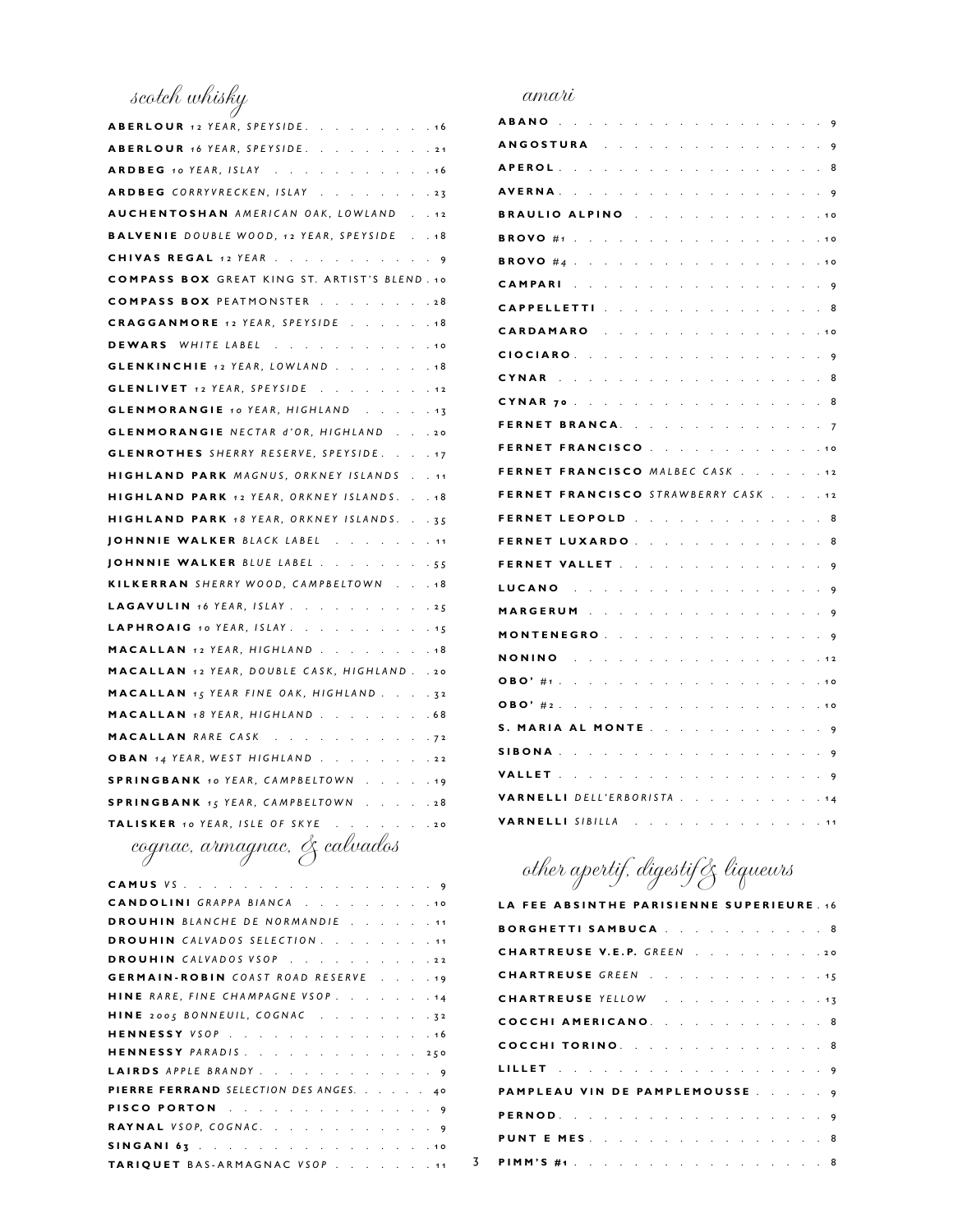bourbon & other whisk(e)ys

| AMADOR TEN BARRELS. 29                                                                                                                                                                                                         |                              |
|--------------------------------------------------------------------------------------------------------------------------------------------------------------------------------------------------------------------------------|------------------------------|
| BAIN'S CAPE MOUNTAIN 12                                                                                                                                                                                                        |                              |
|                                                                                                                                                                                                                                |                              |
| <b>BARRELL</b> RYE BATCH 002.<br>$\mathcal{L}^{\text{max}}$                                                                                                                                                                    | .19                          |
| <b>BASIL HAYDEN'S</b> 13                                                                                                                                                                                                       |                              |
| BELLE MEADE The and a series and a series of the series of the series of the series of the series of the series of the series of the series of the series of the series of the series of the series of the series of the serie | . 11                         |
| <b>BIB &amp; TUCKER</b> 44                                                                                                                                                                                                     |                              |
| BLACKENED<br>$\mathcal{L}^{\text{max}}$                                                                                                                                                                                        | .14                          |
| <b>BLADE &amp; BOW</b> 18                                                                                                                                                                                                      |                              |
| BLANTONS 45                                                                                                                                                                                                                    |                              |
| <b>BLANTONS ELLA BARREL.</b> 18                                                                                                                                                                                                |                              |
|                                                                                                                                                                                                                                |                              |
| BRECKENRIDGE<br>$\mathcal{L}^{\text{max}}$<br>V.<br><b>BUFFALO TRACE</b> ELLA BARREL 2018 12                                                                                                                                   | .15                          |
|                                                                                                                                                                                                                                |                              |
| <b>CHARBAY</b> $R_5$ (Lot No. 4) 22                                                                                                                                                                                            |                              |
| <b>CROWN ROYAL</b> 11                                                                                                                                                                                                          |                              |
| CYRUS NOBLE SM. BATCH 10                                                                                                                                                                                                       |                              |
| DAD'S HAT RYE 13                                                                                                                                                                                                               |                              |
| DICKEL #12 KENTUCKY STRAIGHT BOURBON . 9                                                                                                                                                                                       |                              |
| <b>EAGLE RARE</b> ELLA BARREL 2017. 12                                                                                                                                                                                         |                              |
| <b>EAGLE RARE 10.</b> .                                                                                                                                                                                                        | .12                          |
| <b>EAGLE RARE</b> 17. 100                                                                                                                                                                                                      |                              |
| E.H. TAYLOR FOUR GRAIN                                                                                                                                                                                                         | .25                          |
| TAYLOR RYE 26<br>E.H.                                                                                                                                                                                                          |                              |
| E.H. TAYLOR SINGLE BARREL. 25                                                                                                                                                                                                  |                              |
| E.H. TAYLOR SMALL BATCH 20                                                                                                                                                                                                     |                              |
| <b>ELIJAH CRAIG</b> SMALL BATCH ELLA BARREL. . 12                                                                                                                                                                              |                              |
| ELIJAH CRAIG BARREL PROOF 52                                                                                                                                                                                                   |                              |
| ELMER T LEE<br>$\mathcal{L}^{\text{max}}$                                                                                                                                                                                      | .26                          |
|                                                                                                                                                                                                                                |                              |
| FOUR ROSES ELLA BARREL OESK #2.                                                                                                                                                                                                | .16                          |
| FOUR ROSES ELLA BARREL OBSQ $#_5$                                                                                                                                                                                              | . 16                         |
| FOUR ROSES SMALL BATCH LIMITED 2014.                                                                                                                                                                                           | $\cdot$ 42                   |
|                                                                                                                                                                                                                                | .42                          |
| FOUR ROSES SMALL BATCH LIMITED 2015.                                                                                                                                                                                           |                              |
| FOUR ROSES SMALL BATCH LIMITED 2016 42                                                                                                                                                                                         |                              |
| <b>GENTLEMAN JACK</b> 12                                                                                                                                                                                                       |                              |
| GEORGE T STAGG JR. 21                                                                                                                                                                                                          |                              |
| GEORGE T STAGG<br>$\mathcal{L}^{\text{max}}$<br>$\Delta \sim 10^{11}$ km $^{-1}$                                                                                                                                               | 70                           |
| <b>GOLD RUN</b> RYE 15                                                                                                                                                                                                         |                              |
|                                                                                                                                                                                                                                |                              |
| HAKUSHU 12 20                                                                                                                                                                                                                  |                              |
| HAKUSHU 18 62                                                                                                                                                                                                                  | .48                          |
| HEAVEN HILL BONDED<br>$\mathcal{L}^{\text{max}}$                                                                                                                                                                               |                              |
| HENRY MCKENNA 10 YEAR BONDED. 12                                                                                                                                                                                               |                              |
| HIBIKI HARMONY 18                                                                                                                                                                                                              |                              |
| <b>HIGH WEST AMERICAN PRAIRIE BOURBON</b><br>$\epsilon$                                                                                                                                                                        | .12                          |
| HIGH WEST CAMPFIRE. 17                                                                                                                                                                                                         |                              |
| HIGH WEST DOUBLE RYE.<br>$\mathcal{L}^{\text{max}}$<br>$\mathcal{L}^{\text{max}}$<br>$\mathcal{L}^{\text{max}}$                                                                                                                | .12                          |
| HIGH WEST RENDEZVOUS RYE 17                                                                                                                                                                                                    |                              |
| HIGH WEST YIPEE KI-YAY                                                                                                                                                                                                         | .26                          |
| <b>HIGH WEST</b> A MIDWINTER NIGHTS DRAM.                                                                                                                                                                                      | .29                          |
| HILLROCK SOLERA AGED BOURBON                                                                                                                                                                                                   | .25                          |
| HUDSON CONTRACT CONTRACT CONTRACT                                                                                                                                                                                              | . 15                         |
| JAMES E PEPPER RYE 12                                                                                                                                                                                                          |                              |
| JEFFERSON'S RESERVE<br>$\mathcal{L}^{\pm}$<br>$\mathcal{L}^{\mathcal{L}}$<br>$\mathbb{R}^2$<br>$\mathbf{r}^{\prime}$<br>$\mathcal{L}^{\text{max}}$<br>$\mathcal{L}^{\pm}$                                                      | .18                          |
| <b>IIM BEAM</b> BROWN RICE 11YR<br>$\ddot{\phantom{0}}$<br>$\mathcal{L}^{\text{max}}$<br>$\mathbf{L}$                                                                                                                          | .28                          |
| $\mathcal{L}^{\mathcal{L}}$<br>$\mathcal{L}^{\mathcal{L}}$<br>$\mathcal{L}^{\pm}$                                                                                                                                              |                              |
| JIM BEAM RED WHEAT 11YR.<br>$\sim$<br>$\mathcal{L}^{\pm}$<br>$\mathcal{L}^{\pm}$<br>$\mathcal{L}^{\pm}$                                                                                                                        | .28                          |
| JOHNNY DRUM PRIVATE STOCK.                                                                                                                                                                                                     | .11                          |
| $\mathcal{L}^{\mathcal{L}}$<br>$\mathcal{L}^{\pm}$<br>$\mathbf{r}^{\prime}$<br>÷.<br>V.                                                                                                                                        | $-35$                        |
| KAVALAN DISTILLERY SELECT<br>$\mathcal{L}^{\pm}$<br>$\mathcal{L}^{\pm}$<br>$\mathbf{r}$                                                                                                                                        | . 18                         |
| KENTUCKY OWL BOURBON<br>$\mathbf{r} = \mathbf{r} \times \mathbf{r}$<br>$\mathcal{L}^{\pm}$                                                                                                                                     | .65                          |
| KENTUCKY OWL RYE<br>$\mathcal{L}^{\pm}$                                                                                                                                                                                        | $\cdot \cdot \cdot \cdot 32$ |
| KNOB CREEK ELLA BARREL #2 2015.<br>$\mathcal{L}^{\pm}$<br>$\ddot{\phantom{0}}$<br>$\mathcal{L}^{\pm}$                                                                                                                          | .18                          |
| LARCENY WHEATED BOURBON<br>$\mathcal{L}^{\pm}$<br>$\mathcal{L}^{\text{max}}$                                                                                                                                                   | .10                          |
| LARUE WELLER And a series and a series                                                                                                                                                                                         | . 85                         |
| LEOPOLD BROS. MARYLAND RYE. 14<br>LEOPOLD BROS. SMALL BATCH 12                                                                                                                                                                 |                              |

| MAKER'S MARK 11                                                                                                                                                                         |                 |
|-----------------------------------------------------------------------------------------------------------------------------------------------------------------------------------------|-----------------|
| MAKER'S 46 CASK STRENGTH 18                                                                                                                                                             |                 |
| MAKER'S CASK STRENGTH 30                                                                                                                                                                |                 |
| MICHTER'S SINGLE BARREL RYE. 13                                                                                                                                                         |                 |
| MICHTER'S BOURBON 12                                                                                                                                                                    |                 |
| MICHTER'S SMALL BATCH 15                                                                                                                                                                |                 |
| MICHTER'S SINGLE BARREL 10.<br>$\mathcal{L}^{\mathcal{A}}$ and $\mathcal{L}^{\mathcal{A}}$<br>$\cdot \cdot \cdot \cdot 40$                                                              |                 |
| NIKKA COFFEY GRAIN<br>NIKKA COFFEY MALT                                                                                                                                                 | .17             |
|                                                                                                                                                                                         | .48             |
| <b>NOAH'S MILL And A Report Control of the MILL</b>                                                                                                                                     |                 |
| OLD FITZGERALD 55                                                                                                                                                                       |                 |
| OLD FORESTER ELLA BARREL.                                                                                                                                                               | . 15            |
| OLD FORESTER BIRTHDAY BOURBON 2015.                                                                                                                                                     | .25             |
| OLD FORESTER BIRTHDAY BOURBON 2016.                                                                                                                                                     | .25             |
| OLD FORESTER BIRTHDAY BOURBON 2017.                                                                                                                                                     | .25             |
| FORESTER BIRTHDAY BOURBON 2018.<br>OLD                                                                                                                                                  | .25             |
| OLD FORESTER 1870 ORIGINAL BATCH                                                                                                                                                        | . 13            |
| OLD FORESTER 1897 BOTTLED IN BOND.                                                                                                                                                      | . 15            |
| OLD FORESTER 1920 PROHIBITION STYLE.                                                                                                                                                    | .16             |
| OLD POTRERO 18TH CENTURY                                                                                                                                                                | .48             |
| ORPHAN BARREL GIFTED HORSE                                                                                                                                                              | .22             |
| PENDLETON A REAL PROPERTY AND A REAL                                                                                                                                                    | . 8             |
| OLD RIP VAN WINKLE 10 PARTIES AND LODGED AT A LIBRARY COMMISSION                                                                                                                        | .8 <sub>5</sub> |
| RIP VAN WINKLE 12<br>V.<br>$\mathcal{L}^{\text{max}}$<br>$\mathcal{L}^{\mathcal{L}}$<br>$\ddot{\phantom{0}}$<br>$\mathcal{L}^{\mathcal{L}}$                                             | 100             |
| $\cdot \cdot \cdot$ 155<br><b>RIP VAN WINKLE 13 RYE</b><br>and a state of the                                                                                                           |                 |
| RIP VAN WINKLE $15$<br><b>Contract</b>                                                                                                                                                  | 155             |
| PAPPY VAN WINKLE 20<br>$\sim$<br>$\mathcal{L}^{\text{max}}$<br>$\mathcal{L}^{\text{max}}$<br>$\hat{\mathbf{r}}$                                                                         | 195             |
| PAPPY VAN WINKLE 23<br>$\sim$<br>$\mathbb{Z}^{\mathbb{Z}^{\times}}$<br>L.<br>$\mathcal{L}^{\mathcal{L}}$<br>$\mathbb{R}^{\mathbb{Z}}$<br>L.<br>V.<br>$\mathcal{L}^{\mathcal{L}}$        | 255             |
| REDBREAST 12<br>$\mathcal{L}^{\text{max}}$<br>$\mathcal{L}^{\text{max}}$<br>$\mathcal{L}^{\pm}$<br>$\sim$                                                                               | . 14            |
| <b>REDBREAST</b> $15$<br><b>Contractor</b>                                                                                                                                              | .20             |
| RITTENHOUSE 100 RYE<br>$\mathbf{z} = \mathbf{z} \mathbf{z}$ .                                                                                                                           | .9              |
| ROCK HILL FARMS<br>and a state<br>V.<br>$\mathcal{L}^{\mathcal{L}}$<br>$\mathcal{L}^{\mathcal{L}}$<br>$\mathcal{L}^{\pm}$<br>$\mathcal{L}^{\mathcal{L}}$<br>$\mathcal{L}^{\mathcal{L}}$ | .22             |
| ROWAN'S CREEK<br>and a state of the state<br>$\mathcal{L}^{\text{max}}$<br>$\mathcal{L}^{\text{max}}$                                                                                   | . 15            |
| RUSSELL'S RESERVE 10<br><b>Contract</b>                                                                                                                                                 | . 14            |
|                                                                                                                                                                                         |                 |
| <b>RUSSELL'S RESERVE 6 RYE</b> .<br>$\mathcal{L}^{\pm}$<br>$\sim$<br>t,                                                                                                                 | . 14            |
| SAZERAC RYE<br>$\ddot{\phantom{a}}$<br>$\ddot{\phantom{0}}$<br>$\ddot{\phantom{a}}$<br>i.<br>l.<br>$\mathbf{L}$<br>$\mathcal{L}^{\mathcal{L}}$                                          | .10             |
| SAZERAC THOMAS HANDY<br>$\mathcal{L}^{\text{max}}$<br>$\mathcal{L}^{\text{max}}$                                                                                                        | .70             |
| SAZERAC 18 RYE<br>. 110                                                                                                                                                                 |                 |
| SEVEN STILLS DOGPATCH<br>$\mathcal{L} = \mathcal{L} \times \mathcal{L}$ .<br>$\mathcal{L}^{\text{max}}$<br>$\mathbf{r} = \mathbf{r} \cdot \mathbf{r}$                                   | .24             |
| SEVEN STILLS WHIPNOSE<br>$\ddot{\phantom{a}}$<br>$\ddot{\phantom{a}}$<br>$\mathbf{r}$<br>$\mathbf{r}$<br>$\mathcal{L}^{\pm}$<br>$\mathcal{L}^{\mathcal{L}}$                             | . 18            |
| SONOMA RYE<br>and a state of the                                                                                                                                                        | . 14            |
| SONOMA CHERRY WOOD.<br><b>Contractor</b><br>$\mathcal{L}^{\mathcal{L}}$<br>$\mathcal{L}^{\pm}$<br>and and                                                                               | . 14            |
| STARWARD NOVA                                                                                                                                                                           | . 14            |
| STRANAHAN'S And a company of the set of the 145                                                                                                                                         |                 |
| TEMPLETON RYE                                                                                                                                                                           | . 11            |
| WESTLAND PEATED 48                                                                                                                                                                      |                 |
| WESTLAND SHERRY WOOD 18                                                                                                                                                                 |                 |
| WESTLAND AMERICAN SINGLE MALT<br>$\mathcal{L}^{\text{max}}$                                                                                                                             | .48             |
| WESTWARD<br>$\mathcal{L}^{\mathcal{L}}$                                                                                                                                                 | .22             |
| W.L. WELLER 12 32                                                                                                                                                                       |                 |
| WHISTLE PIG RYE 10 ELLA BARREL 24                                                                                                                                                       |                 |
| WHISTLE PIG RYE BOSS HOG IV BLACK PRINCE. 125                                                                                                                                           |                 |
| <b>WHISTLE PIG</b> RYE BOSS HOG V SPIRIT OF MAUVE . 125                                                                                                                                 |                 |
| WHISTLE PIG RYE FARMSTOCK #1. 26                                                                                                                                                        |                 |
| WHISTLE PIG RYE FARMSTOCK #2. 26                                                                                                                                                        |                 |
| WHISTLE PIG RYE VERMONT ESTATE OAK 15 .60                                                                                                                                               |                 |
| WHISTLE PIG RYE SAUTERNES CASK 12                                                                                                                                                       | .30             |
| WILLETT POT STILL                                                                                                                                                                       | . 13            |
| WILLETT 4 YEAR RYE 23                                                                                                                                                                   |                 |
| WILLETT 9 YEAR ELLA CASK 35                                                                                                                                                             |                 |
| WILLETT 10 YEAR RYE 50                                                                                                                                                                  |                 |
| WILLETT XCF RYE 32<br>WOODFORD RSV. MASTER'S COLL. BRANDY CASK. . 30                                                                                                                    |                 |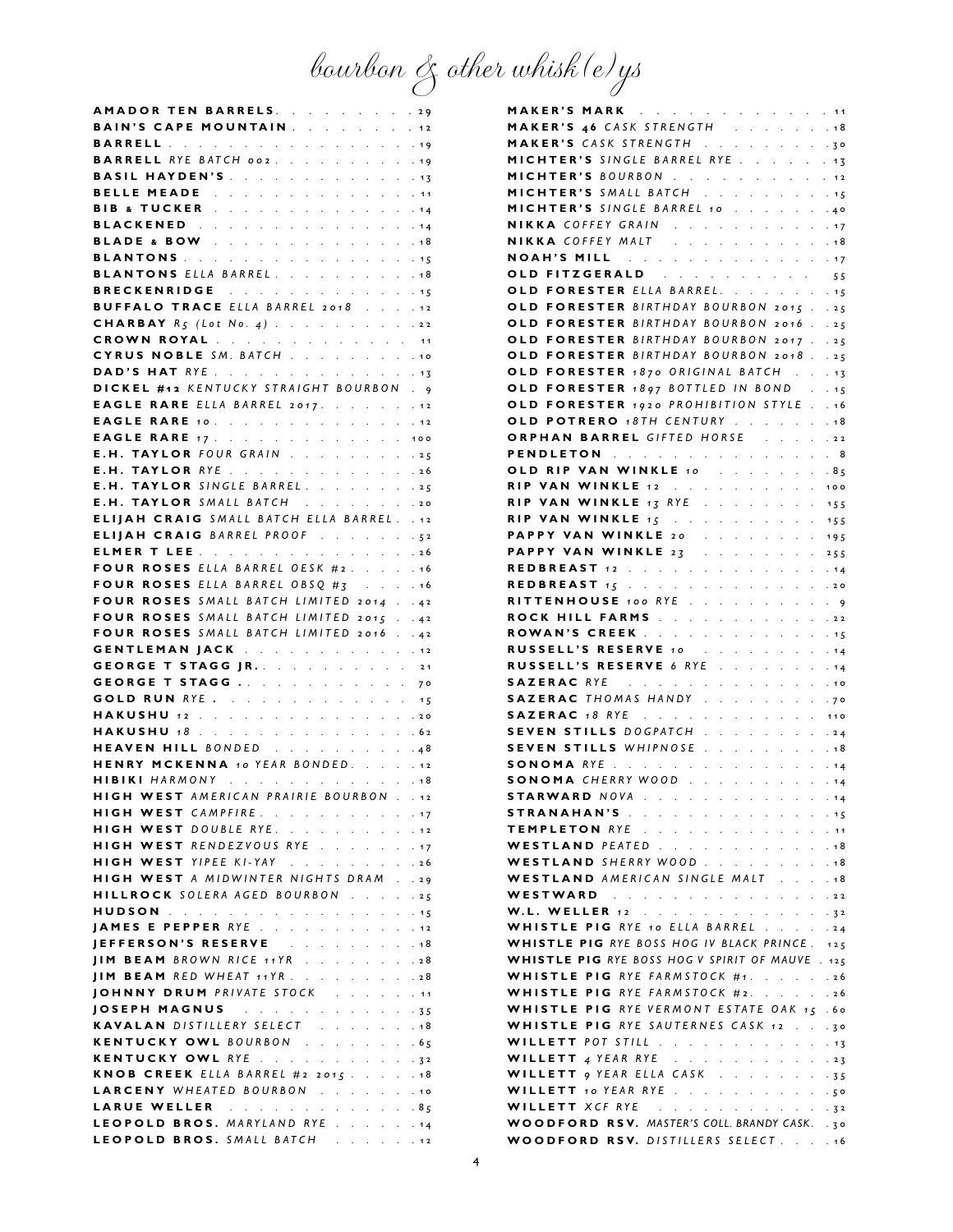### BEER SELECTIONS

## by the handle

| <b>AUBURN ALEHOUSE</b> GOLD COUNTRY PILS, PILSNER, AUBURN (12 OZ. CHALICE, 5.0% ABV). 7.5  |  |  |  |  |  |  |  |  |  |  |  |  |
|--------------------------------------------------------------------------------------------|--|--|--|--|--|--|--|--|--|--|--|--|
|                                                                                            |  |  |  |  |  |  |  |  |  |  |  |  |
| STONE BREWING XOCOVEZA 2018, MOCHA STOUT, SAN DIEGO (10 OZ. TULIP, 8.5% ABV) 9.5           |  |  |  |  |  |  |  |  |  |  |  |  |
| <b>MOKSA</b> WEST COAST BORN AND RAISED, PALE ALE, ROCKLIN (12 OZ. CHALICE, 5.5% ABV). 7.5 |  |  |  |  |  |  |  |  |  |  |  |  |
| FIELDWORK RADLANDS, HAZY IPA, BERKELEY (12 OZ. CHALICE, 6.8% ABV). 8.5                     |  |  |  |  |  |  |  |  |  |  |  |  |
| <b>URBAN ROOTS</b> PLAYGROUND TACTICS, DOUBLE IPA, SACRAMENTO (10 OZ. TULIP, 6.2% ABV) 8.5 |  |  |  |  |  |  |  |  |  |  |  |  |

# ella bourbon barrel-aged selections

|  |  | BIKE DOG BABARIS, ELLA 4 ROSES BARREL-AGED RUSSIAN IMPERIAL STOUT, SACRAMENTO (500ML, 10.7% ABV) 28.5              |  |  |  |  |  |  |
|--|--|--------------------------------------------------------------------------------------------------------------------|--|--|--|--|--|--|
|  |  | BIKE DOG BABARIS, ELLA KNOB CREEK BARREL-AGED RUSSIAN IMPERIAL STOUT, SACRAMENTO (500ML, 10.7% ABV) 28.5           |  |  |  |  |  |  |
|  |  | <b>BIKE DOG</b> BABARIS, ELLA BUFFALO TRACE BARREL-AGED RUSSIAN IMPERIAL STOUT, SACRAMENTO (500ML, 10.7% ABV) 28.5 |  |  |  |  |  |  |
|  |  | BIKE DOG BABARIS, ELLA WOODFORD RESERVE BARREL-AGED RUSSIAN IMPERIAL STOUT, SACRAMENTO (500ML, 10.7% ABV). 28.5    |  |  |  |  |  |  |

## by the bottle

| <b>MOONRAKER</b> GAMMA LIGHTS, HAZY IPA, AUBURN (160Z CAN, 6.5% ABV) 12.5                                  |
|------------------------------------------------------------------------------------------------------------|
|                                                                                                            |
| MODERN TIMES SPACE WAYS, HAZY NELSON HOPPED IPA, SAN DIEGO (160Z CAN, 6.1% ABV) 12.5                       |
| <b>ESTRELLA DAMM</b> INEDIT, MALT & WHEAT BEER BREWED WITH SPICES, BARCELONA, SPAIN (355ML, 4.8% ABV) 10.5 |
| HOEGAARDEN WHITE, WHEAT BEER BREWED WITH SPICES, BELGIUM, (355 ML, 4.9% ABV) 8.5                           |
| ALESMITH NUT BROWN, ENGLISH STYLE BROWN ALE, SAN DIEGO (355ML, 5.0% ABV). 8.5                              |
| <b>ALMANAC</b> BLUEBERRY JACK, SOUR, SAN FRANCISCO (375ML, 7.2% ABV) 24.5                                  |
| MOKSA ROCKLIN LAGER, DRY HOPPED PILSNER, ROCKLIN (473ML, 5.1% ABV) 10.5                                    |
| URBAN ROOTS EZ-PZ, DRY HOPPED PILSNER, SACRAMENTO (500ML, 5.0% ABV). 14.5                                  |
|                                                                                                            |
| <b>JOLLY PUMPKIN</b> BAM BIERE, SAISON/FARMHOUSE ALE, DEXTER, MI (750ML, 4.5% ABV). 20.5                   |
| MAD FRITZ THE GOOSE THAT LAID THE GOLDEN EGGS, BRETT-SAISON, NAPA VALLEY (785ML, 8.9% ABV) 40.5            |
| LOST ABBEY EX CATHEDRA, BOURBON BARREL AGED BELGIAN QUAD, SAN MARCOS (375ML, 12.5% ABV) 21.5               |
| <b>ANCHOR STEAM</b> STEAM BEER, SAN FRANCISCO (355ML, 4.9% ABV) 7.5                                        |
|                                                                                                            |
|                                                                                                            |
| ERDINGER ALKOHOLFREI (LOW-ALCOHOL), GERMANY (355ML, 0.5% ABV) 6.5                                          |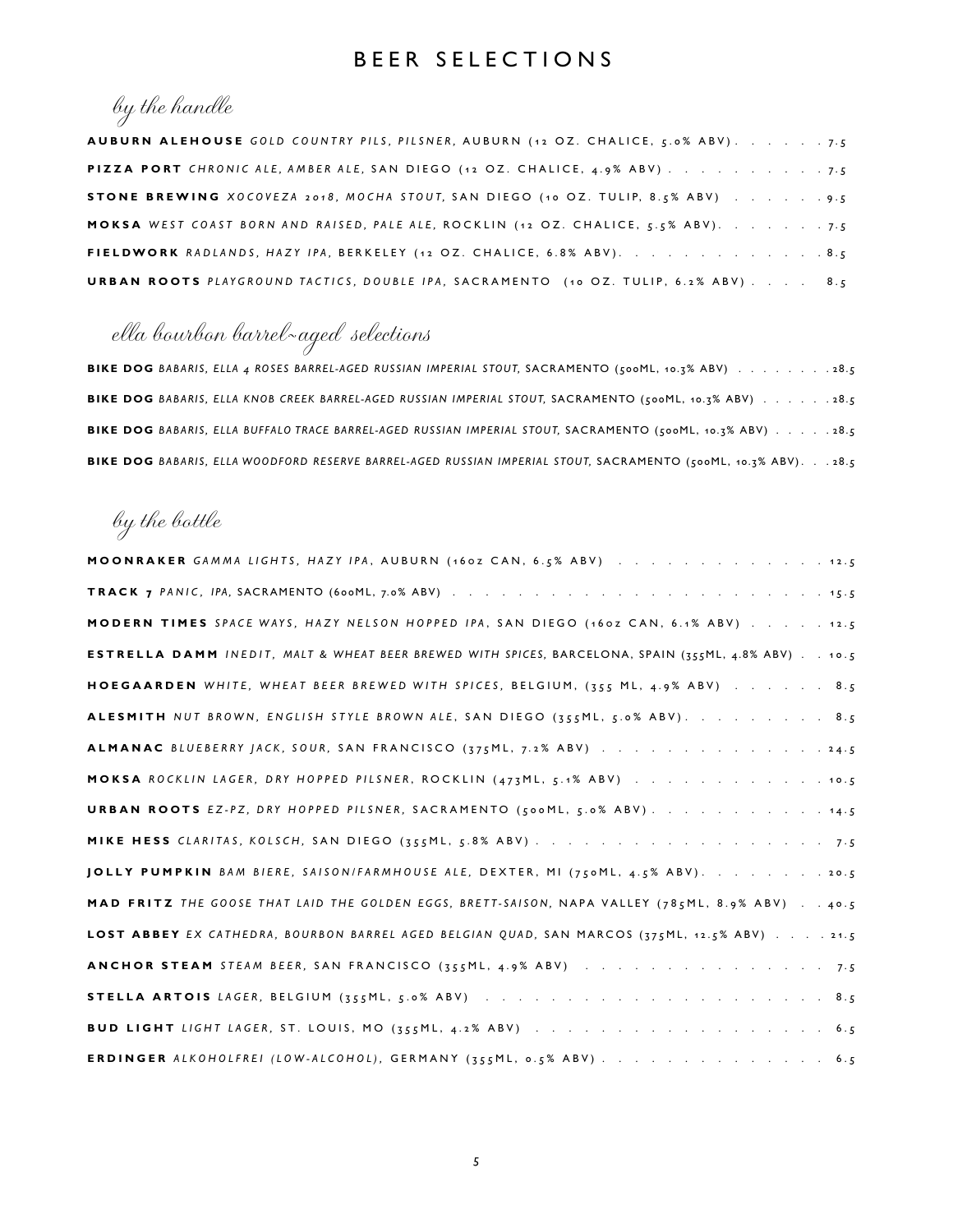#### WINE BY THE GLASS



| CHAMPAGNE, LAURENT-PERRIER LA CUVÉE, BRUT, TOURS-SUR-MARNE, CHAMPAGNE, FRANCE MV 19.5 |  |  |
|---------------------------------------------------------------------------------------|--|--|
|                                                                                       |  |  |

#### white wine

| TIBOUREN ROSÉ, CLOS CIBONNE CUVÉE SPÉCIALE TIBOUREN, CRU CLASSÉ, PROVENCE, FRANCE 2016. 14.5 |
|----------------------------------------------------------------------------------------------|
|                                                                                              |
|                                                                                              |
| SAUVIGNON BLANC, LANGLOIS-CHATEAU SANCERRE, LOIRE VALLEY, FRANCE 2016. 13.5                  |
|                                                                                              |
| GEWÜRZTRAMINER, EMILE BEYER TRADITION, ALSACE, FRANCE 2016 12.5                              |
|                                                                                              |
|                                                                                              |
|                                                                                              |
| CHARDONNAY. PRIDE MOUNTAIN VINEYARDS NAPA VALLEY 2016. 19.5                                  |
|                                                                                              |

#### red wine

| PLOUSSARD, RENARDIÈRE ARBOIS-PUPILLON, JURA, FRANCE 2015. 16.5                               |  |
|----------------------------------------------------------------------------------------------|--|
| PINOT NOIR. PRIEURÉ HAUTES-CÔTES DE BEAUNE, BURGUNDY, FRANCE 2016 14.5                       |  |
| PINOT NOIR, CARACCIOLI CELLARS SANTA LUCIA HIGHLANDS 2016. 18.5                              |  |
| *PINOT NOIR, BACHELET-MONNOT LA FUSSIÈRE 1ER CRU, MARANGES, BURGUNDY, FRANCE 2016. 25.5      |  |
| NERELLO MASCALESE, DON MICHELE ETNA ROSSO, ETNA DOC, ITALY 2014. 16.5                        |  |
|                                                                                              |  |
|                                                                                              |  |
| CABERNET SAUVIGNON, RAYMOND SOMMELIER SELECTION, NORTH COAST 2015 15.5                       |  |
| *CABERNET SAUVIGNON, YOUNTVILLE WINE CO. NAPA VALLEY 2015. 25.5                              |  |
| *RHÔNE BLEND. CHÊNE BLEU HÉLOÏSE, VAUCLUSE IGP, RHÔNE VALLEY, FRANCE 2009 49.5               |  |
|                                                                                              |  |
| * TO MAINTAIN THE INTEGRITY OF THESE SPECIAL WINES WE UTILIZE THE CORAVIN WINE ACCESS SYSTEM |  |

emilio lustau solera reserva sherry

| <b>PEDRO XIMENEZ</b> SAN EMILIO, JEREZ DE LA FRONTERA, SPAIN 30Z 7.5 |  |  |  |  |  |  |  |
|----------------------------------------------------------------------|--|--|--|--|--|--|--|

#### *JEREZ-XERES-SHERRY FLIGHT* (2oz pours).....12.5

ALL WINES BY THE GLASS  $(s$  OZ. POUR) ARE AVAILABLE BY THE "TASTE"  $(z.\overline{s}$  OZ. POUR) AT HALF THE PRICE

#### HALF BOTTLES

| ES, 1ER CRU, MEURSAULT, BURGUNDY, FRANCE 2016 | 16 <sup>o</sup> |
|-----------------------------------------------|-----------------|
| DAMES, SANCERRE, LOIRE VALLEY, FRANCE 2016    | 52              |
| CLAIRE, CHABLIS, BURGUNDY, FRANCE 2016        | 41              |
|                                               |                 |
| D, STA. RITA HILLS 2011 52                    |                 |

| LASSÉ, MARGAUX, BORDEAUX, FRANCE, 2015 106 |     |
|--------------------------------------------|-----|
| O DI MONTALCINO DOCG, TUSCANY, ITALY 2013  | 160 |
| U CLASSÉ, PAUILLAC, BORDEAUX, FRANCE, 2015 | 111 |
| LIFORNIA 2015 312                          |     |
| 11LION, BORDEAUX, FRANCE 2014 50           |     |
| E, LOIRE VALLEY, FRANCE 2015 49            |     |

### champagne

**JEAN VESSELLE** OEIL DE PERDRIX, BOUZYMV. . . . **KRUG** GRANDE CUVÉE, BRUT, REIMS MV . . . . . . . LAURENT-PERRIER *LA CUVÉE, BRUT, TOURS-SUR-MAR* LILBERT-FILS BRUT BLANC DE BLANCS, GRAND CRU, CR **PHILIPPONNAT** ROYAL RÉSÉRVE BRUT ROSÉ, MAREUIL-**RUINART** BLANC DE BLANCS, REIMS MV. . . . . . .

#### white wines

*CHARDONNAY*, **ALBERT GRIVAULT** *CLOS DES PERRIERE* SAUVIGNON BLANC, GITTON PÈRE & FILS LES BELLES CHARDONNAY, **JEAN-MARC BROCARD** DOMAINE STE. *CHARDONNAY*, **METAPHORA** NAPA VALLEY 2016. . . *CHARDONNAY*, **SANDHI** SANFORD & BENEDICT VINEYAR

#### red wines

BORDEAUX BLEND, **BRANE CANTENAC** GRAND CRU CL SANGIOVESE, GAJA PIEVE SANTA RESTITUTA, BRUNELL BORDEAUX BLEND, GRAND PUY LACOSTE GRAND CR *CABERNET SAUVIGNON, OPUS ONE NAPA VALLEY, CA MERLOT*, **TOUR PEYRONNEAU** *GRAND CRU*, SAINT-EM *PINOT NOIR*, **VACHERON** SANCERRE ROUGE, SANCERR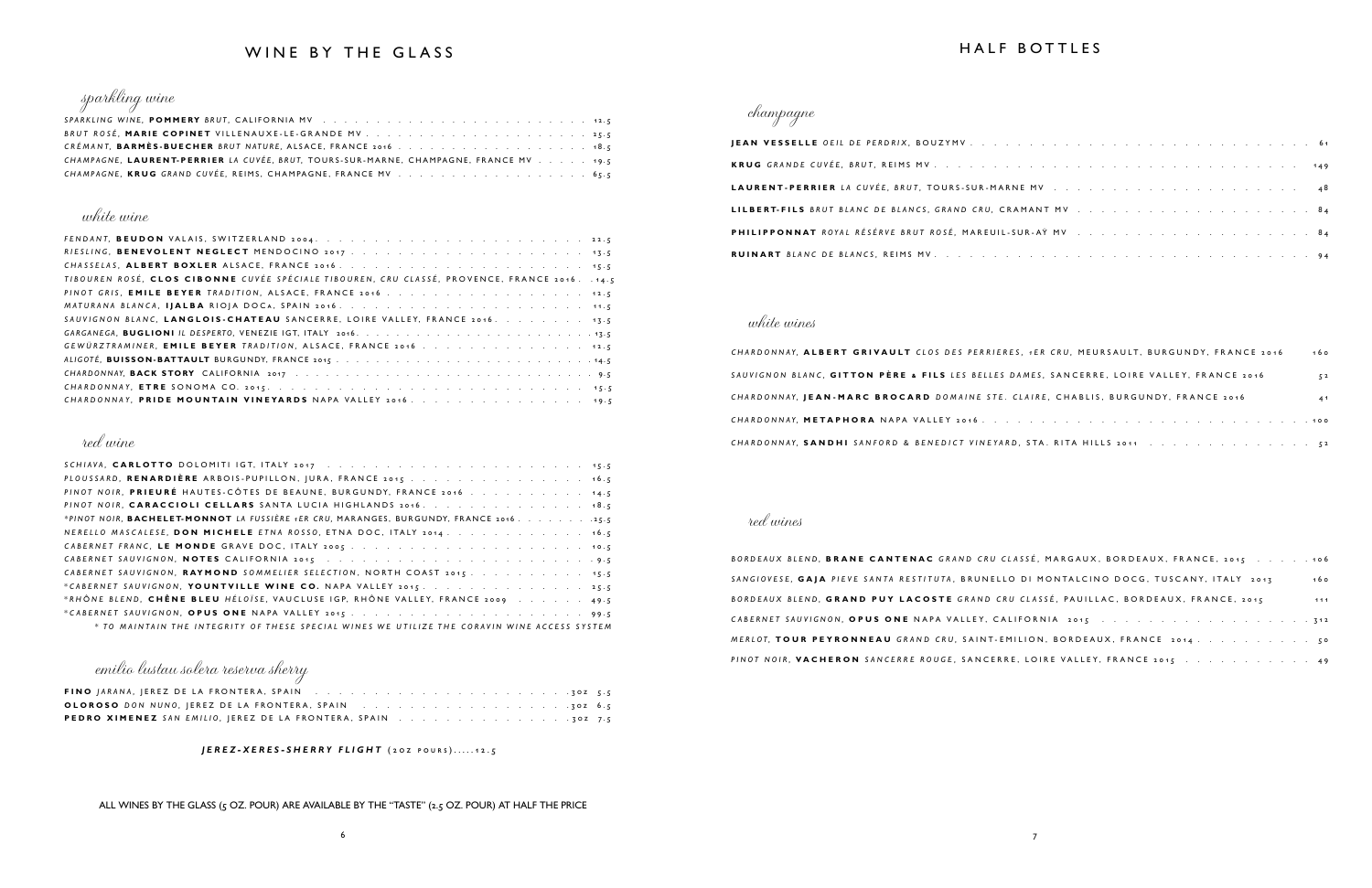### the growers

| <b>ANDRÉ CLOUET</b> BRUT ROSÉ, ROSÉ NO. 3, GRAND CRU, BOUZY MV 119              |  |  |  |  |  |  |  |  |  |  |  |  |  |  |  |  |  |  |  |  |
|---------------------------------------------------------------------------------|--|--|--|--|--|--|--|--|--|--|--|--|--|--|--|--|--|--|--|--|
| <b>BARNAUT</b> GRAND RESERVE BRUT, HERITAGE FAMILIAL, GRAND CRU, BOUZY MV 111   |  |  |  |  |  |  |  |  |  |  |  |  |  |  |  |  |  |  |  |  |
|                                                                                 |  |  |  |  |  |  |  |  |  |  |  |  |  |  |  |  |  |  |  |  |
| CHÂTEAU DE BLIGNY CLOS DU BLIGNY 6 CÉPAGES, BRUT, BLIGNY MV 233                 |  |  |  |  |  |  |  |  |  |  |  |  |  |  |  |  |  |  |  |  |
|                                                                                 |  |  |  |  |  |  |  |  |  |  |  |  |  |  |  |  |  |  |  |  |
| DIEBOLT-VALLOIS FLEUR DE PASSION, GRAND CRU, CRAMANT 2007 300                   |  |  |  |  |  |  |  |  |  |  |  |  |  |  |  |  |  |  |  |  |
|                                                                                 |  |  |  |  |  |  |  |  |  |  |  |  |  |  |  |  |  |  |  |  |
|                                                                                 |  |  |  |  |  |  |  |  |  |  |  |  |  |  |  |  |  |  |  |  |
|                                                                                 |  |  |  |  |  |  |  |  |  |  |  |  |  |  |  |  |  |  |  |  |
|                                                                                 |  |  |  |  |  |  |  |  |  |  |  |  |  |  |  |  |  |  |  |  |
|                                                                                 |  |  |  |  |  |  |  |  |  |  |  |  |  |  |  |  |  |  |  |  |
| EGLY-OURIET TRADITION, BRUT, GRAND CRU, AMBONNAY MV 160                         |  |  |  |  |  |  |  |  |  |  |  |  |  |  |  |  |  |  |  |  |
|                                                                                 |  |  |  |  |  |  |  |  |  |  |  |  |  |  |  |  |  |  |  |  |
|                                                                                 |  |  |  |  |  |  |  |  |  |  |  |  |  |  |  |  |  |  |  |  |
|                                                                                 |  |  |  |  |  |  |  |  |  |  |  |  |  |  |  |  |  |  |  |  |
|                                                                                 |  |  |  |  |  |  |  |  |  |  |  |  |  |  |  |  |  |  |  |  |
|                                                                                 |  |  |  |  |  |  |  |  |  |  |  |  |  |  |  |  |  |  |  |  |
| LILBERT-FILS BRUT BLANC DE BLANCS, GRAND CRU, CRAMANT MV 121                    |  |  |  |  |  |  |  |  |  |  |  |  |  |  |  |  |  |  |  |  |
| LILBERT-FILS PERLE, BRUT BLANC DE BLANCS, GRAND CRU, CRAMANT MV 152             |  |  |  |  |  |  |  |  |  |  |  |  |  |  |  |  |  |  |  |  |
| <b>MARIE COPINET</b> EXTRA QUALITU, BRUT, VILLENAUXE-LE-GRANDE MV 85            |  |  |  |  |  |  |  |  |  |  |  |  |  |  |  |  |  |  |  |  |
| <b>MARIE COPINET</b> CARACTERE ROSE, BRUT, VILLENAUXE-LE-GRANDE MV 95           |  |  |  |  |  |  |  |  |  |  |  |  |  |  |  |  |  |  |  |  |
|                                                                                 |  |  |  |  |  |  |  |  |  |  |  |  |  |  |  |  |  |  |  |  |
|                                                                                 |  |  |  |  |  |  |  |  |  |  |  |  |  |  |  |  |  |  |  |  |
| PAUL BARA COMTESSE MARIE DE FRANCE, BRUT, GRAND CRU, BOUZY 2006. 350            |  |  |  |  |  |  |  |  |  |  |  |  |  |  |  |  |  |  |  |  |
|                                                                                 |  |  |  |  |  |  |  |  |  |  |  |  |  |  |  |  |  |  |  |  |
| PIERRE PETERS CUVÉE DE RESERVE, BRUT BLANC DE BLANCS, LE MESNIL-SUR-OGER MV 125 |  |  |  |  |  |  |  |  |  |  |  |  |  |  |  |  |  |  |  |  |

the grand marques

| <b>DELAMOTTE BLANC DE BLANCS, GRAND CRU, LE MESNIL-SUR-OGER MV 118</b> |
|------------------------------------------------------------------------|
|                                                                        |
|                                                                        |
|                                                                        |
|                                                                        |
|                                                                        |
| JACQUESSON 741, BRUT, DIZY MV.<br>151                                  |
|                                                                        |
|                                                                        |
|                                                                        |
|                                                                        |
|                                                                        |
|                                                                        |
|                                                                        |
|                                                                        |
|                                                                        |
|                                                                        |
|                                                                        |
| POL ROGER SIR WINSTON CHURCHILL, BRUT, ÉPERNAY 2002                    |
|                                                                        |
|                                                                        |
| <b>TAITTINGER</b> COMTES DE CHAMPAGNE, BLANC DE BLANCS, REIMS 2006     |
| TAITTINGER COMTES DE CHAMPAGNE ROSÉ, REIMS 2006                        |
| TAITTINGER LES FOLIES DE LA MARQUETTERIE, BRUT, REIMS MV 323           |
|                                                                        |
|                                                                        |

### the rest of the world

| BARMÈS-BUECHER BRUT NATURE, CRÉMANT D'ALSACE, ALSACE, FRANCE 2016 89                       |  |
|--------------------------------------------------------------------------------------------|--|
| CARACCIOLI CELLARS BRUT ROSÉ, SANTA LUCIA HIGHLANDS 2012. 96                               |  |
| <b>CARACCIOLI CELLARS</b> ROSÉ NATURE, SANTA LUCIA HIGHLANDS 2008. 175                     |  |
| GERARD BERTRAND BALLERINE ÉTOILE ROSÉ, LIMOUX, FRANCE MV 100                               |  |
|                                                                                            |  |
|                                                                                            |  |
|                                                                                            |  |
| PERE MATA L'ORIGEN, BRUT GRAN RESERVA, CAVA, DO, SPAIN 2014. 59                            |  |
|                                                                                            |  |
|                                                                                            |  |
| <b>SCHRAMSBERG</b> BLANC DE BLANCS, NORTH COAST 2014 85                                    |  |
| SOTER BRUT ROSÉ, MINERAL SPRINGS VINEYARD, YAMHILL-CARLTON, WILLAMETTE VALLEY, OR 2016 145 |  |
|                                                                                            |  |
| WEINGUT LOTHAR KETTERN SPÄTBURGUNDER ROSÉ SEKT, MOSEL, GERMANY MV 79                       |  |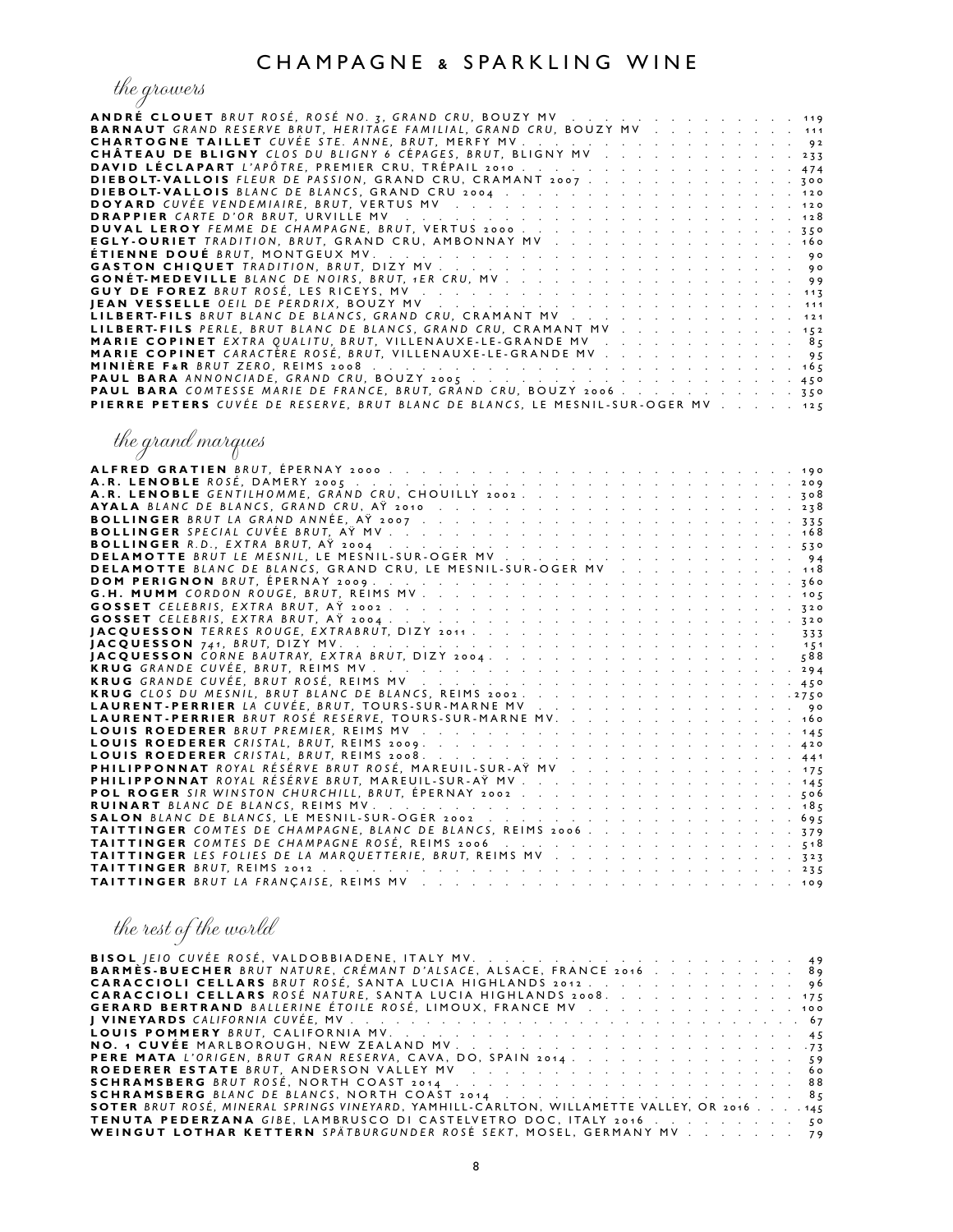### WHITE WINE

#### $\iota a s \acute{e}$

| GUY DE FOREZ ROSÉ DES RICEYS, LES RICEYS, CHAMPAGNE, FRANCE 2013 100 |
|----------------------------------------------------------------------|
|                                                                      |
|                                                                      |
|                                                                      |

## sauvignon blanc

| DIDIER DAGUENEAU BLANC FUME DE POUILLY, POUILLY-FUMÉ, LOIRE VALLEY, FRANCE 2015. 160 |
|--------------------------------------------------------------------------------------|
| DIDIER DAGUENEAU PUR SANG, POUILLY-FUMÉ, LOIRE VALLEY, FRANCE 2015. 215              |
| DIDIER DAGUENEAU SILEX, POUILLY-FUMÉ, LOIRE VALLEY, FRANCE 2015 258                  |
| FIDDLEHEAD GOOSEBURY, HAPPY VALLEY, SANTA BARBARA 2015 98                            |
| FRANCIS BLANCHET CUVÉE SILICE, POUILLY-FUMÉ, LOIRE VALLEY, FRANCE 2015 64            |
| <b>FRANCIS BLANCHET</b> CUVÉE SILICE, POUILLY-FUMÉ, LOIRE VALLEY, FRANCE 2017 64     |
|                                                                                      |
| GITTON PÈRE & FILS LES BELLES DAMES SANCERRE, LOIRE VALLEY, FRANCE 2017 92           |
|                                                                                      |
|                                                                                      |
|                                                                                      |
|                                                                                      |
|                                                                                      |
| PETER MICHAEL L'APRES-MIDI, KNIGHTS VALLEY, SONOMA CO. 2003 1.5L 300                 |
|                                                                                      |
|                                                                                      |
|                                                                                      |
|                                                                                      |

### other domestic whites

| PALMINA MALVASIA BIANCA, LARNER VINEYARD, SANTA YNEZ VALLEY 2009 66                               |
|---------------------------------------------------------------------------------------------------|
|                                                                                                   |
| SILT GEWÜRZTRAMINER, WAUKEENA RANCH, CLARKSBURG 2017. 46                                          |
| SKINNER SMITHEREENS, GRENACHE BLANC BLEND, EL DORADO 2016 48                                      |
|                                                                                                   |
| TABLAS CREEK ROUSSANNE BLEND, ESPRIT BLANC DE TABLAS, ESTATE, ADELAIDA DIST., PASO ROBLES 2015 84 |
|                                                                                                   |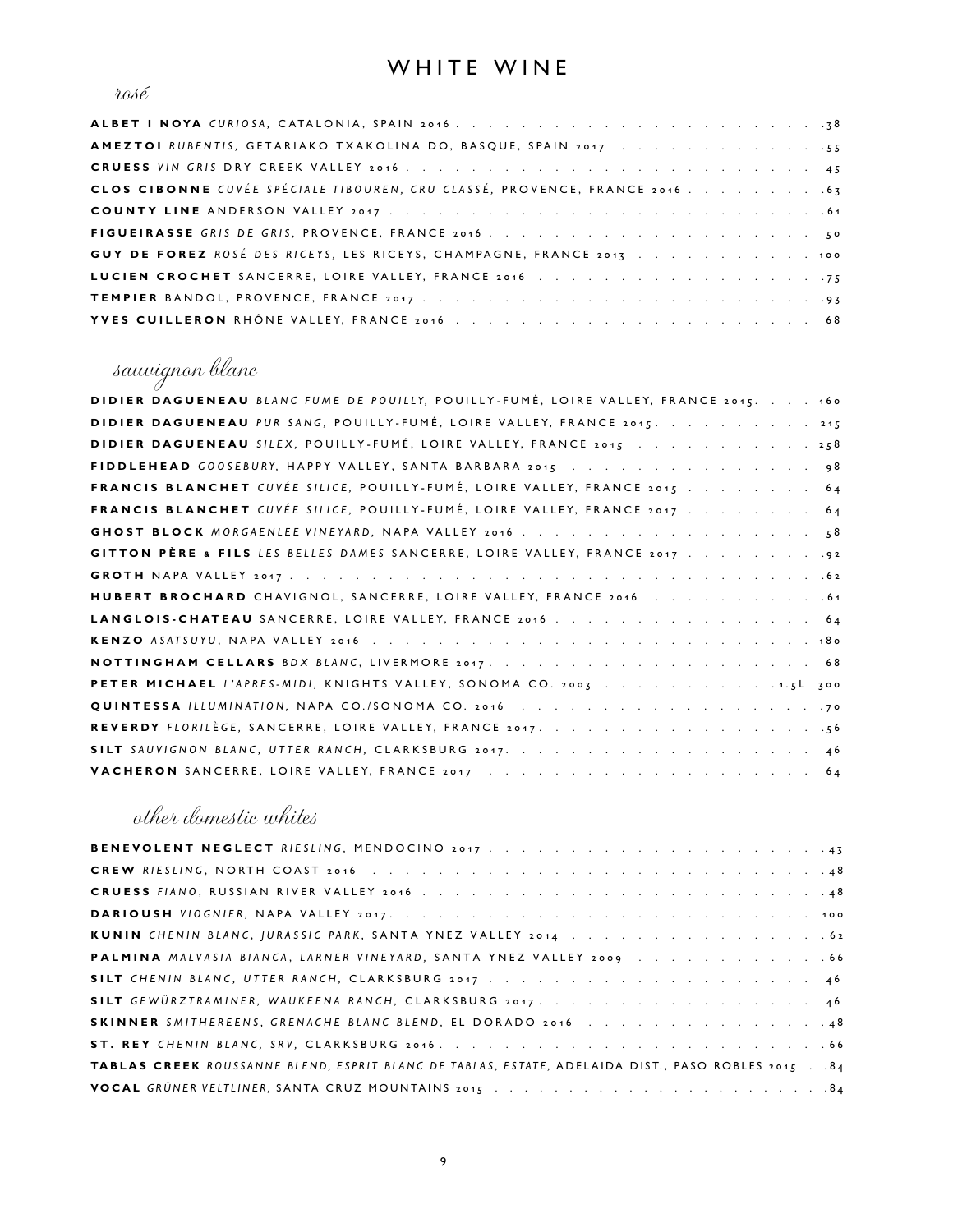pinot gris/grigio

german riesling

| CARL LOEWEN LEIWENER LAURENTIUSLAY, AUSLESE, MOSEL 2001 140         |
|---------------------------------------------------------------------|
|                                                                     |
|                                                                     |
| EUGEN MULLER FORSTER KIRCHENSTUCK, AUSLESE, PFALZ 1996 500ML 186    |
|                                                                     |
|                                                                     |
|                                                                     |
|                                                                     |
|                                                                     |
| PRINZ HALLGARTENER JUNGFER, SPÄTLESE, GOLDKAPSEL, RHEINGAU 2002 165 |
|                                                                     |
|                                                                     |
|                                                                     |
|                                                                     |
|                                                                     |
| WEINGUT JOSEF SPREITZER RIESLING 101, RHEINGHAU, GERMANY 2016 41    |

global riesling

| LEEUWIN ESTATE MARGARET RIVER, WESTERN AUSTRALIA 2014 48          |  |
|-------------------------------------------------------------------|--|
|                                                                   |  |
|                                                                   |  |
| NIGL PRIVAT, SENFTENBERGER PIRI, KREMSTAL, AUSTRIA 2000. 1.5L 275 |  |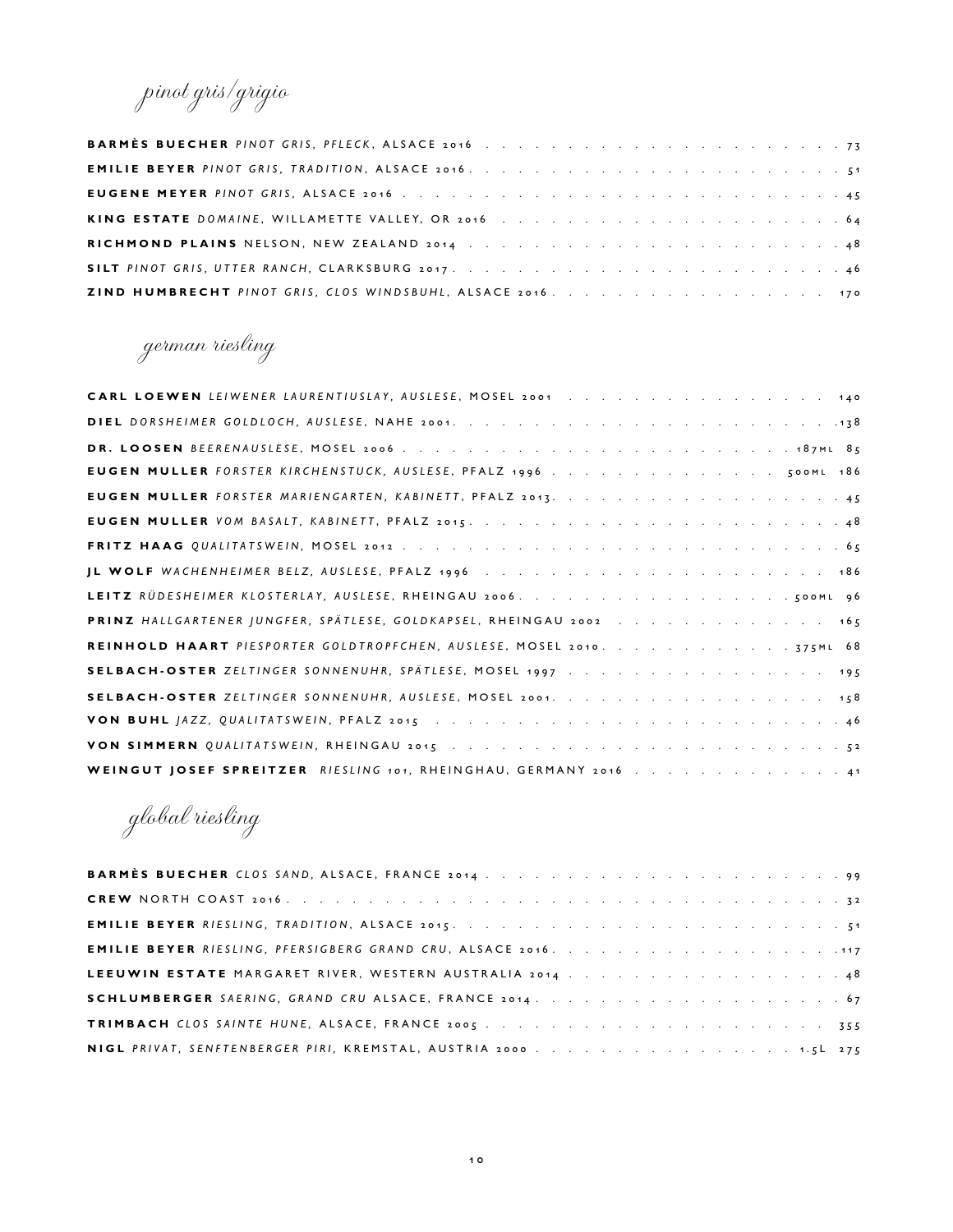## french whites

| <b>BARMÈS BUECHER GEWÜRZTRAMINER, ROSENBERG, ALSACE, FRANCE 2014</b> 111                           |
|----------------------------------------------------------------------------------------------------|
| BARMÈS BUECHER GEWÜRZTRAMINER, STEINGRUBLER GRAND CRU, ALSACE, FRANCE 2014 130                     |
| DE LA RAGOTIÈRE MUSCADET, SÉLECTION VIEILLES VIGNES, SUR LIE, SÈVRE ET MAINE, LOIRE VALLEY 2016 32 |
|                                                                                                    |
|                                                                                                    |
|                                                                                                    |
|                                                                                                    |
| RICHOU CHENIN BLANC, LA BIGOTTIÈRE, SAVENNIÈRES, LOIRE 2016. 81                                    |
| SUDUIRAUT SAUVIGNON BLANC/SEMILLION, LE BLANC SEC DE SUDUIRAUT, BORDEAUX 2016. 60                  |
| ZIND HUMBRECHT GEWÜRZTRAMINER, CLOS WINDSBUHL, ALSACE 2013 150                                     |

# spanish whites

### italian whites

| ALOIS LAGEDER PINOT BIANCO, DOLOMITI IGT, TRENTINO ALTO-ADIGE 2016. 48 |  |  |  |  |  |  |  |
|------------------------------------------------------------------------|--|--|--|--|--|--|--|
|                                                                        |  |  |  |  |  |  |  |
|                                                                        |  |  |  |  |  |  |  |
|                                                                        |  |  |  |  |  |  |  |
|                                                                        |  |  |  |  |  |  |  |
| NEGRO ANGELO & FIGLI FAVORITA, ONORATA, LANGHE DOC, ITALY 2017 64      |  |  |  |  |  |  |  |
|                                                                        |  |  |  |  |  |  |  |
| VIETTI CASCINETTA, MOSCATO D'ASTI DOCG, PIEDMONT 2016 45               |  |  |  |  |  |  |  |
|                                                                        |  |  |  |  |  |  |  |

# global whites

| ALZINGER GRÜNER VELTLINER, FEDERSPIEL, LOIBNER MUHLPOINT, WACHAU, AUSTRIA 1999. 130 |  |  |  |
|-------------------------------------------------------------------------------------|--|--|--|
|                                                                                     |  |  |  |
| NIGL GRÜNER VELTLINER, PRIVAT, SEFTENBERGER PIRI, KAMPTAL, AUSTRIA 1998 150         |  |  |  |
|                                                                                     |  |  |  |
| WEIXELBAUM GRÜNER VELTLINER, RESERVE, RIED WECHESELBERG, KAMPTAL, AUSTRIA 2014 48   |  |  |  |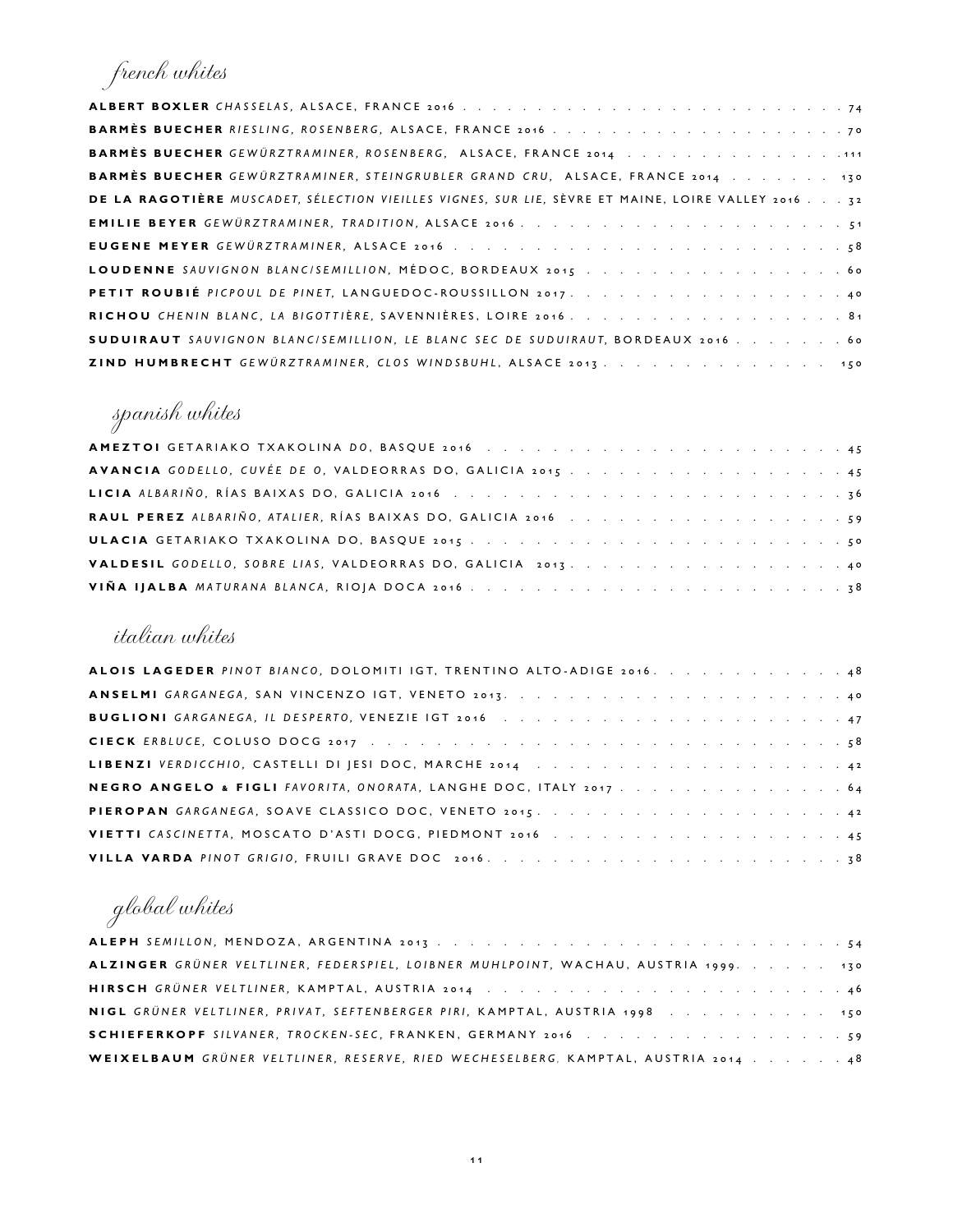# chardonnay

| ARNOT ROBERTS TROUT GULCH, SANTA CRUZ MOUNTAINS 2016. 113           |
|---------------------------------------------------------------------|
|                                                                     |
|                                                                     |
|                                                                     |
| EVENING LAND SEVEN SPRINGS ESTATE, EOLA-AMITY HILLS, OREGON 2015 99 |
|                                                                     |
|                                                                     |
|                                                                     |
| KUMEU RIVER CODDINGTON VINEYARD, AUCKLAND, NEW ZEALAND 2012 92      |
|                                                                     |
|                                                                     |
|                                                                     |
|                                                                     |
|                                                                     |
|                                                                     |
|                                                                     |
|                                                                     |
|                                                                     |
|                                                                     |
|                                                                     |
|                                                                     |
| RYAN COCHRANE SOLOMON HILLS VINEYARD, STA. MARIA VALLEY 2016. 84    |
|                                                                     |
|                                                                     |
|                                                                     |
| <b>SOLOMON HILLS</b> SANTA MARIA VALLEY 2013<br>105                 |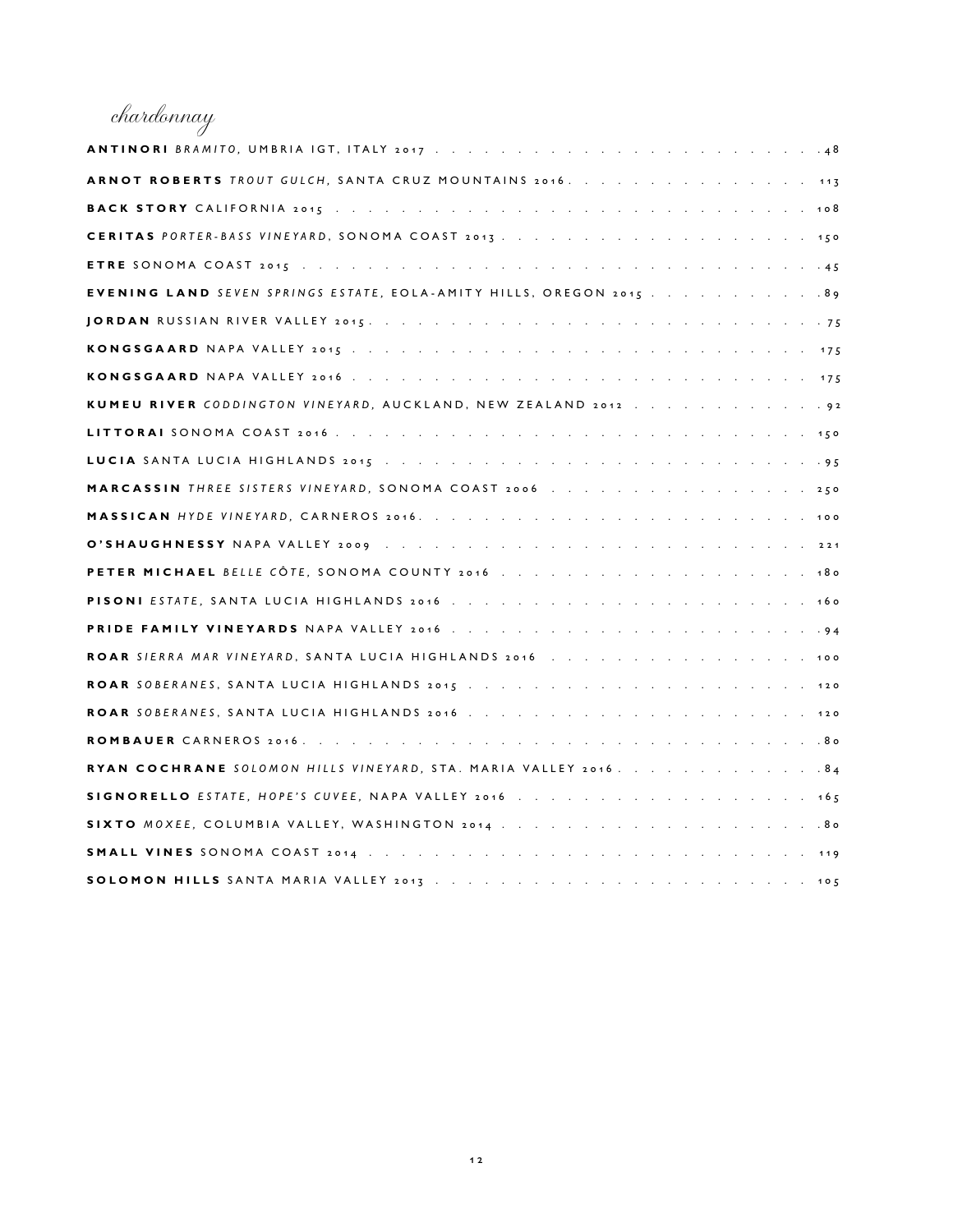white burgundy

| ALBERT GRIVAULT CLOS DES PERRIÈRES 1 <sup>ER</sup> CRU, MEURSAULT 2016 317              |
|-----------------------------------------------------------------------------------------|
|                                                                                         |
|                                                                                         |
|                                                                                         |
|                                                                                         |
| BLAIN GAGNARD LA BOUDRIOTTE 1ER CRU, CHASSAGNE-MONTRACHET 2012. 170                     |
|                                                                                         |
|                                                                                         |
| JEAN-LOUIS CHAVY LES FOLATIÈRES 1 <sup>ER</sup> CRU, PULIGNY-MONTRACHET 2012 185        |
| JEAN-LOUIS CHAVY LES FOLATIÈRES 1 <sup>ER</sup> CRU, PULIGNY-MONTRACHET 2015 230        |
|                                                                                         |
|                                                                                         |
| MOREY COFFINET BLANCHOTS DESSUS 1ER CRU, CHASSAGNE-MONTRACHET 2014. 225                 |
| NIELLON CLOS DE MALTROIE 1ER CRU, CHASSAGNE-MONTRACHET 2011 197                         |
| NIELLON CLOS DE MALTROIE 1ER CRU, CHASSAGNE-MONTRACHET 2013 230                         |
| NIELLON CLOS SAINT-JEAN 1ER CRU, CHASSAGNE-MONTRACHET 2012 205                          |
|                                                                                         |
|                                                                                         |
| PIERRE YVES COLIN MOREY BOURGOGNE BLANC, BURGUNDY 2015 75                               |
|                                                                                         |
|                                                                                         |
|                                                                                         |
|                                                                                         |
| PIERRE YVES COLIN MOREY CHAMPS GAINS 1ER CRU, CHASSAGNE-MONTRACHET 2014 182             |
| PIERRE YVES COLIN MOREY CHAMPS GAINS 1 <sup>ER</sup> CRU, CHASSAGNE-MONTRACHET 2015 195 |
| PIERRE YVES COLIN MOREY CHAMPS GAINS 1ER CRU, PULIGNY-MONTRACHET 2016. 340              |
|                                                                                         |
| SAUMAIZE-MICHELIN PENTACRINE, POUILLY-FUISSÉ, MÂCONNAIS 2016. 85                        |

# white grand crus of burgundy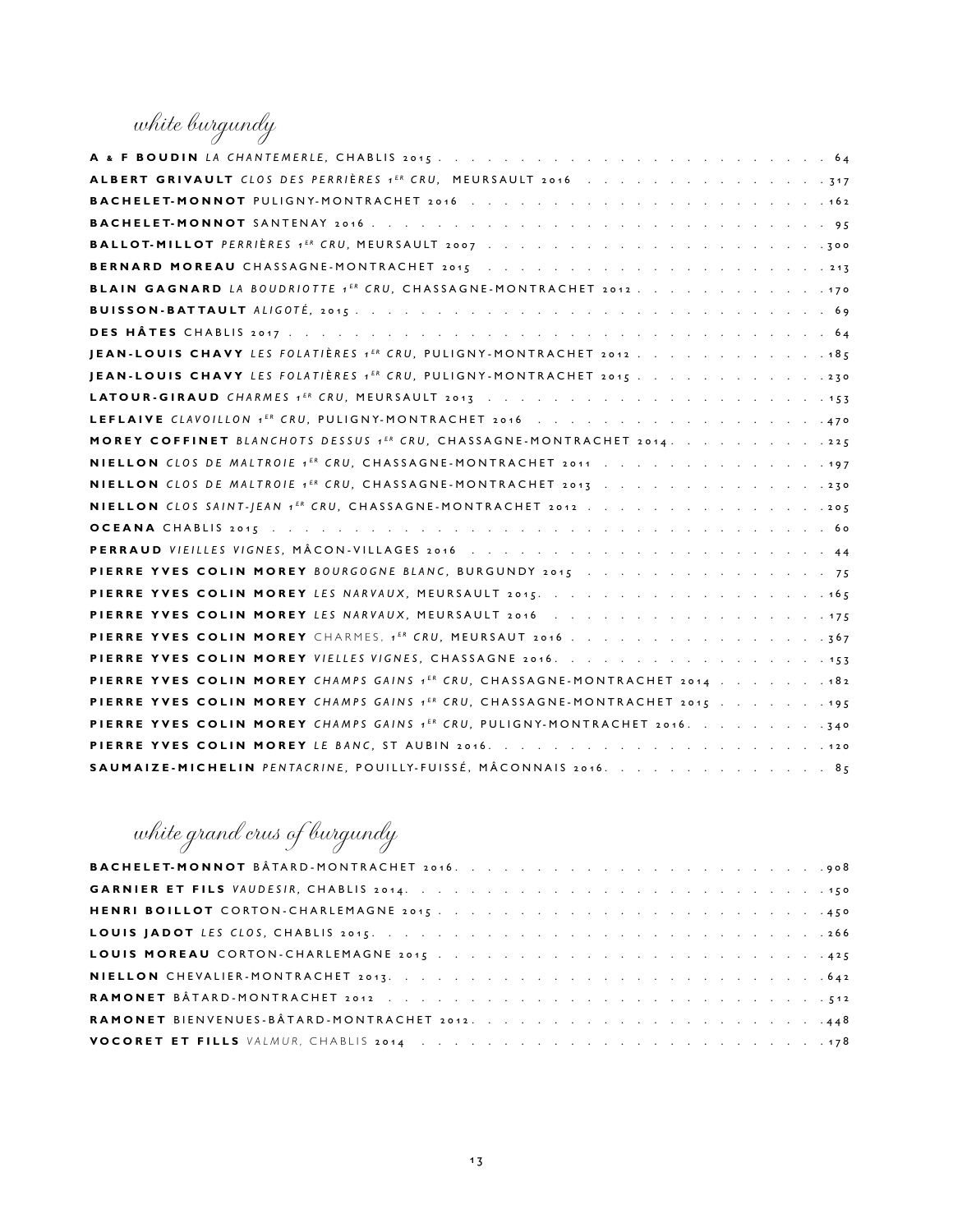### RED WINE

| pinot noir                                                                          |
|-------------------------------------------------------------------------------------|
|                                                                                     |
|                                                                                     |
|                                                                                     |
|                                                                                     |
|                                                                                     |
|                                                                                     |
|                                                                                     |
|                                                                                     |
|                                                                                     |
|                                                                                     |
|                                                                                     |
|                                                                                     |
|                                                                                     |
| EVENING LAND LA SOURCE, SEVEN SPRINGS ESTATE, EOLA-AMITY HILLS, OR 2015 150         |
|                                                                                     |
|                                                                                     |
|                                                                                     |
| HIRSCH VINEYARDS RASCHEN RIDGE, SONOMA COAST 2016 182                               |
|                                                                                     |
|                                                                                     |
| KEN WRIGHT ABBOTT CLAIM VINEYARD, YAMHILL-CARLTON, WILLAMETTE VALLEY, OR 2016 140   |
|                                                                                     |
| <b>KEN WRIGHT</b> CARTER VINEYARD, EOLA AMITY HILLS, WILLAMETTE VALLEY, OR 2016 140 |
|                                                                                     |
|                                                                                     |
|                                                                                     |
|                                                                                     |
|                                                                                     |
|                                                                                     |
|                                                                                     |
|                                                                                     |
|                                                                                     |
|                                                                                     |
| PATZ & HALL PISONI VINEYARD, SANTA LUCIA HIGHLANDS 2014. 185                        |
|                                                                                     |
|                                                                                     |
| 168                                                                                 |
| 140                                                                                 |
|                                                                                     |
| SOTER MINERAL SPRINGS RANCH VINEYARD, ESTATE, YAMHILL-CARLTON, OR 2015 195          |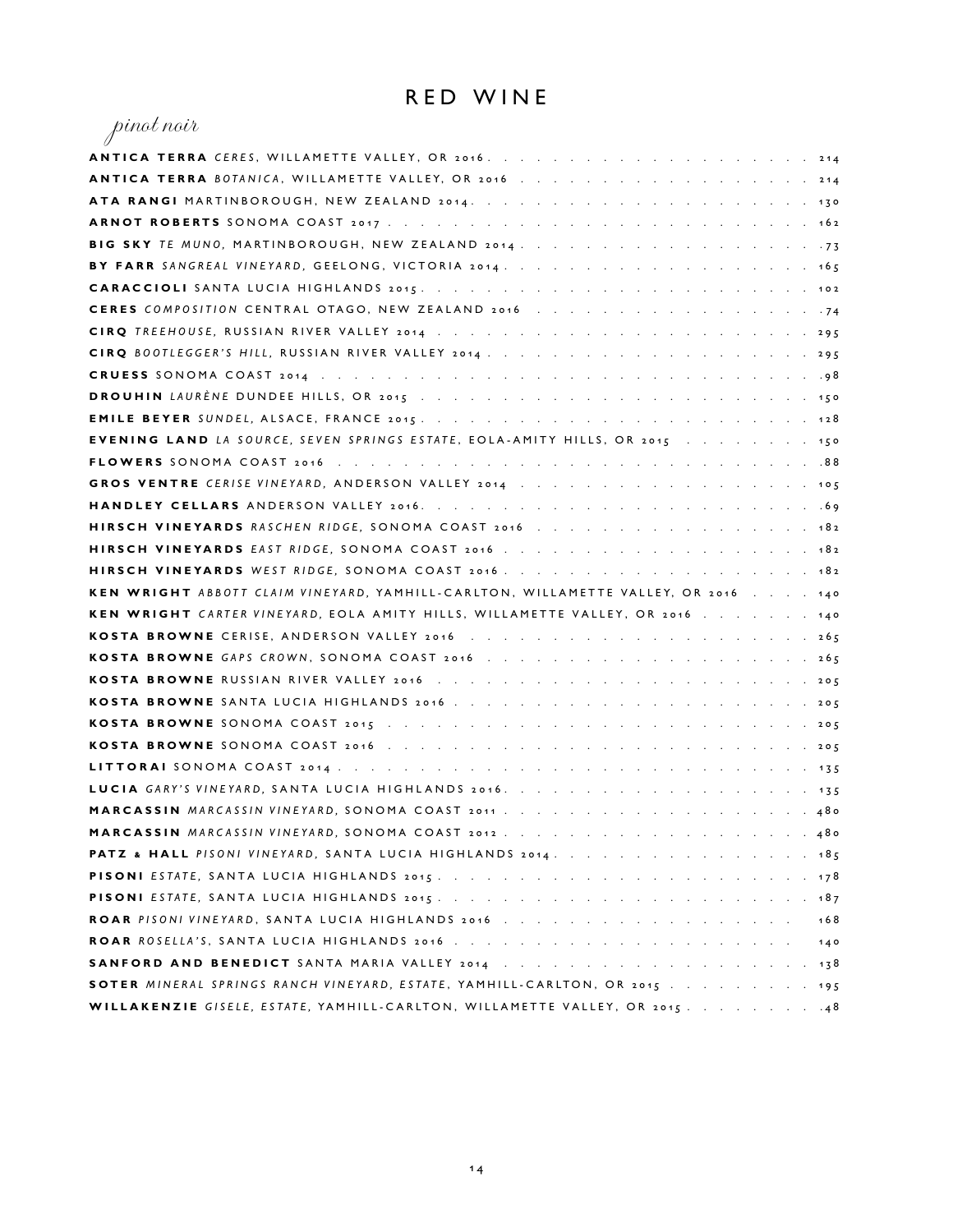| red burgundy                                                                            |
|-----------------------------------------------------------------------------------------|
|                                                                                         |
|                                                                                         |
|                                                                                         |
|                                                                                         |
|                                                                                         |
|                                                                                         |
|                                                                                         |
|                                                                                         |
| FRÉDÉRIC ESMONIN CLOS PRIEUR, GEVREY-CHAMBERTIN 2016 85                                 |
|                                                                                         |
|                                                                                         |
| LIVERA DOM. DES TILLEULS, CÔTES DE NUITS-VILLAGES 2015 75                               |
|                                                                                         |
|                                                                                         |
|                                                                                         |
| <b>MARIUS DELARCHES</b> LES VERGELLESES, 1 <sup>ER</sup> CRU, PERNAND-VERGELLES 2015 85 |
|                                                                                         |
| NIELLON CLOS SAINT-JEAN 1ER CRU, CHASSAGNE-MONTRACHET 2013 125                          |
| PIERRE-YVES-COLIN-MOREY AUX BOUDOX,1ER CRU, NUITS-SAINT-GEORGES 2017 327                |
|                                                                                         |
| PIERRE-YVES-COLIN-MOREY NUITS-SAINT-GEORGES 2016. 207                                   |
|                                                                                         |
|                                                                                         |
| ROUMIER CLOS DE LA BUSSIERE 1ER CRU, MOREY-ST. DENIS 2013 300                           |
|                                                                                         |

| ARLAUD PÈRE ET FILS CLOS DE LA ROCHE, MOREY-SAINT-DENIS 2016 345                     |
|--------------------------------------------------------------------------------------|
|                                                                                      |
| COMTE GEORGES DE VOGUE CUVÉE VIEILLES VIGNES, MUSIGNY, CHAMBOLLE-MUSIGNY 2008 . 1240 |
| COMTE GEORGES DE VOGUE CUVÉE VIEILLES VIGNES, MUSIGNY, CHAMBOLLE-MUSIGNY 2009 . 1640 |
| COMTE GEORGES DE VOGUE CUVÉE VIEILLES VIGNES, MUSIGNY, CHAMBOLLE-MUSIGNY 2014 800    |
| <b>DROUHIN-LAROZE</b> BONNES MARES, GEVREY-CHAMBERTIN 2014 315                       |
| <b>DOMAINE DE LA ROMANÉE-CONTI</b> CORTON, CÔTE DE BEAUNE 2013 1,100                 |
| DOMAINE DE LA ROMANÉE-CONTI CORTON, CÔTE DE BEAUNE 2014 1,200                        |
| <b>DOMAINE DE LA ROMANÉE-CONTI</b> ÉCHEZEAUX, VOSNE ROMANEE 2015. 1,500              |
| <b>DOMAINE DE LA ROMANÉE-CONTI</b> GRANDS ÉCHEZEAUX, VOSNE ROMANEE 2015 1,700        |
| <b>DOMAINE DE LA ROMANÉE-CONTI</b> LA TÂCHE, VOSNE ROMANEE 2015. 3,900               |
| DOMAINE DE LA ROMANÉE-CONTI RICHEBOURG, VOSNE-ROMANEE 2014 2,600                     |
| <b>DOMAINE DE LA ROMANÉE-CONTI</b> ROMANÉE-SAINT-VIVANT, VOSNE-ROMANEE 2012. 2,700   |
| <b>DOMAINE DE LA ROMANÉE-CONTI</b> ROMANÉE-SAINT-VIVANT, VOSNE-ROMANEE 2017. 2,600   |
| DOMAINE DE LA ROMANÉE-CONTI ROMANÉE-SAINT-VIVANT, VOSNE-ROMANEE 2014. 2,700          |
| <b>DOMAINE DE LA ROMANÉE-CONTI</b> ROMANÉE-SAINT-VIVANT, VOSNE-ROMANEE 2015. 2,900   |
| <b>DOMAINE DE LA ROMANÉE-CONTI</b> ROMANÉE-CONTI, VOSNE ROMANEE 2015 14,000          |
|                                                                                      |
|                                                                                      |
|                                                                                      |
|                                                                                      |

| LAPIERRE JULIÉNAS 2015 (Conservation Conservation Conservation Conservation Conservation Conservation Conservation Conservation Conservation Conservation Conservation Conservation Conservation Conservation Conservation Con |  |
|--------------------------------------------------------------------------------------------------------------------------------------------------------------------------------------------------------------------------------|--|
|                                                                                                                                                                                                                                |  |
|                                                                                                                                                                                                                                |  |
|                                                                                                                                                                                                                                |  |
|                                                                                                                                                                                                                                |  |
|                                                                                                                                                                                                                                |  |
|                                                                                                                                                                                                                                |  |
|                                                                                                                                                                                                                                |  |

| $\cdot \cdot 57$                                                                              |  |        |        |          |          | and the company of the       |                           |         |                      |               |          |  |  | $\mathcal{A}=\mathcal{A}=\mathcal{A}$ . |         |
|-----------------------------------------------------------------------------------------------|--|--------|--------|----------|----------|------------------------------|---------------------------|---------|----------------------|---------------|----------|--|--|-----------------------------------------|---------|
| . 137                                                                                         |  |        |        |          |          |                              |                           |         |                      |               |          |  |  | $\mathcal{L}^{\pm}$ .                   |         |
| $\therefore$ $\therefore$ $\therefore$ 163                                                    |  |        |        | $\sim$ . | $\sim$ . |                              | $\sim 10^{-1}$ km $^{-1}$ | $\cdot$ |                      |               |          |  |  |                                         | $\cdot$ |
| <b>1.</b> 80                                                                                  |  |        |        |          |          |                              |                           |         |                      |               |          |  |  | $\alpha$ , $\alpha$ , $\beta$           |         |
| . The second contract is the second for $74$                                                  |  |        |        |          |          |                              |                           |         |                      |               | $\sim$ . |  |  | $\epsilon \rightarrow 0$ .              |         |
| . 96                                                                                          |  |        |        |          |          |                              |                           |         | $\sim$ $\sim$        |               |          |  |  | $\alpha$ , $\beta$                      |         |
| $\cdot$ $\cdot$ 75                                                                            |  | $\sim$ | $\sim$ | $\sim$   | $\sim$   |                              | <b>Contractor</b>         | $\sim$  | $\ddot{\phantom{0}}$ |               |          |  |  |                                         | $\sim$  |
| $\sim$ 74                                                                                     |  |        |        |          |          |                              |                           |         |                      |               |          |  |  | $\alpha = \alpha = 1$                   |         |
| $\cdot$ $\cdot$ 74                                                                            |  |        |        |          |          | and the contract of the con- |                           |         | $\sim$ $\sim$        | $\sim$ $\sim$ | $\sim$   |  |  | $\epsilon \rightarrow$                  |         |
| 4. 62                                                                                         |  |        |        |          |          |                              |                           |         |                      |               |          |  |  |                                         | $\cdot$ |
| $\therefore$ $\therefore$ $\therefore$ $\therefore$ $\therefore$ $\therefore$ $\therefore$ 85 |  |        |        |          |          |                              |                           |         | $\ddot{\phantom{a}}$ |               |          |  |  |                                         | $\cdot$ |
|                                                                                               |  |        |        |          |          |                              |                           |         |                      |               |          |  |  |                                         |         |

## red grand crus of burgundy

# the 10 crus of beaujolais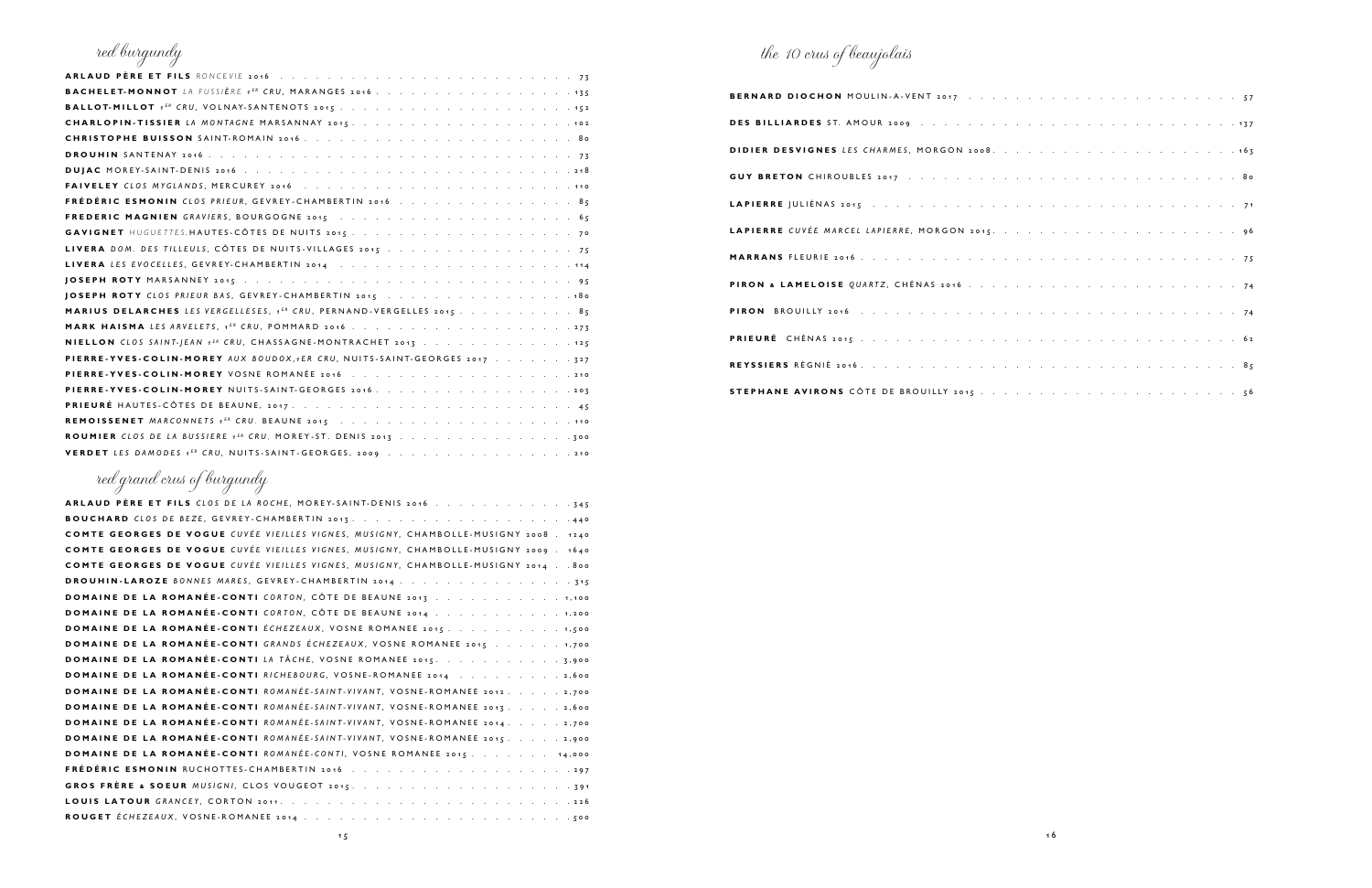## cabernet sauvignon & blends

| <b>BOOKER VINEYARD</b> MY FAVORITE NEIGHBOR, PASO ROBLES 2015 160 |
|-------------------------------------------------------------------|
| BRYANT FAMILY VINEYARDS PRITCHARD HILL, NAPA VALLEY 2001 900      |
| BRYANT FAMILY VINEYARDS PRITCHARD HILL, NAPA VALLEY 2004 1260     |
|                                                                   |
|                                                                   |
|                                                                   |
|                                                                   |
|                                                                   |
|                                                                   |
|                                                                   |
|                                                                   |
|                                                                   |
|                                                                   |
|                                                                   |
|                                                                   |
|                                                                   |
|                                                                   |
|                                                                   |
|                                                                   |
|                                                                   |
|                                                                   |
|                                                                   |
|                                                                   |
|                                                                   |
|                                                                   |
| HUNDRED ACRE ARK VINEYARD, HOWELL MOUNTAIN, NAPA VALLEY 2014 838  |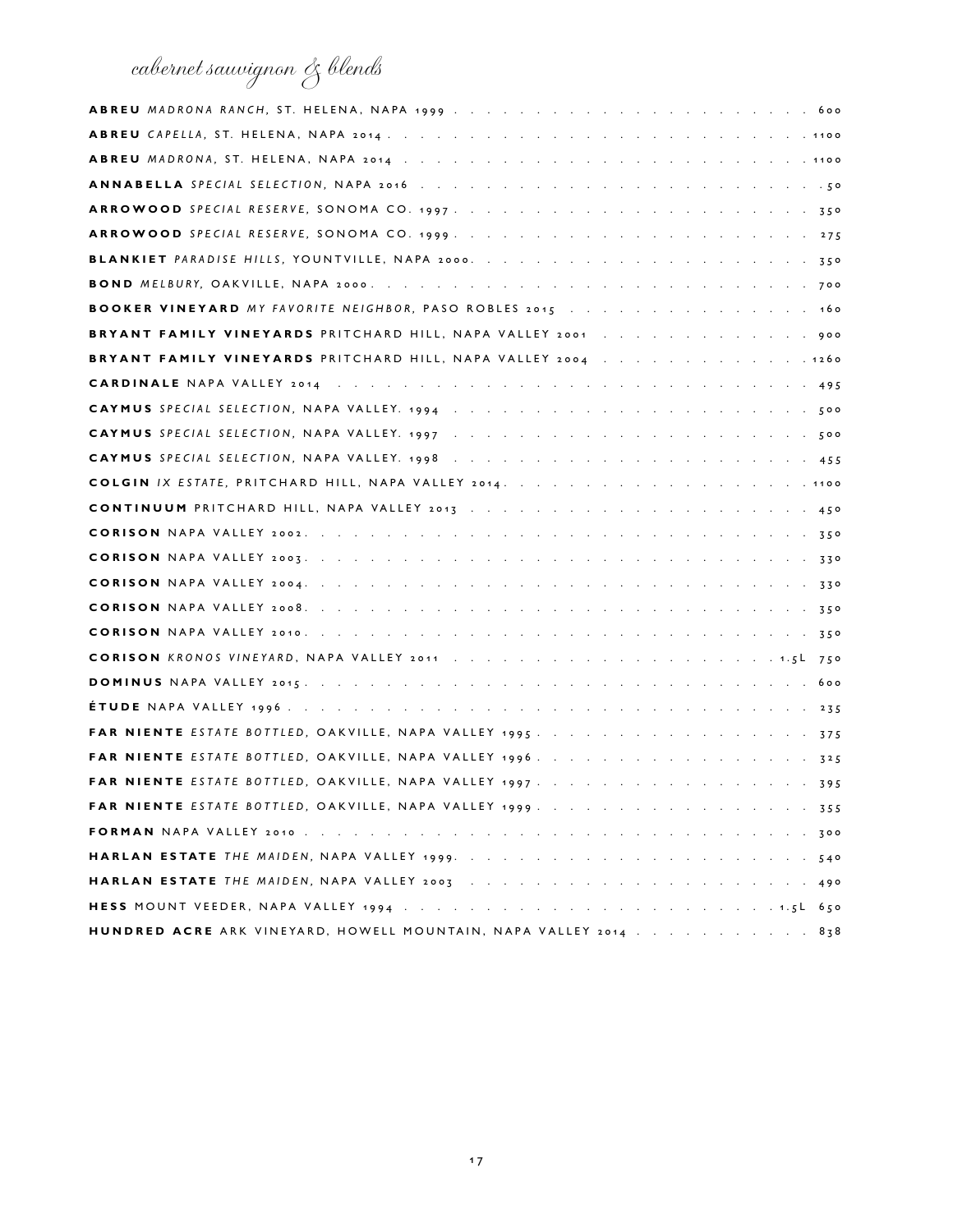# cabernet sauvignon & blends (continued)

| KAMEN ESTATE, MOON MOUNTAIN DISTRICT, SONOMA CO. 2014 290              |
|------------------------------------------------------------------------|
|                                                                        |
|                                                                        |
|                                                                        |
|                                                                        |
|                                                                        |
|                                                                        |
|                                                                        |
|                                                                        |
|                                                                        |
|                                                                        |
|                                                                        |
|                                                                        |
|                                                                        |
|                                                                        |
|                                                                        |
|                                                                        |
|                                                                        |
|                                                                        |
|                                                                        |
|                                                                        |
| ROBERT MONDAVI RESERVE, NAPA VALLEY 1998225                            |
| ROMBAUER LE MEILLEUR DU CHAI, NAPA VALLEY 1998205                      |
|                                                                        |
|                                                                        |
|                                                                        |
| SCHRADER BECKSTOFFER ORIGINAL TO KALON VINEYARD, NAPA VALLEY 2001. 660 |
| SHAFER HILLSIDE SELECT, STAGS LEAP DISTRICT, NAPA VALLEY 2003 575      |
| SHAFER HILLSIDE SELECT, STAGS LEAP DISTRICT, NAPA VALLEY 2011. 450     |
| SHAFER HILLSIDE SELECT, STAGS LEAP DISTRICT, NAPA VALLEY 2013. 465     |
| SHAFER HILLSIDE SELECT, STAGS LEAP DISTRICT, NAPA VALLEY 2014. 475     |
|                                                                        |
|                                                                        |
|                                                                        |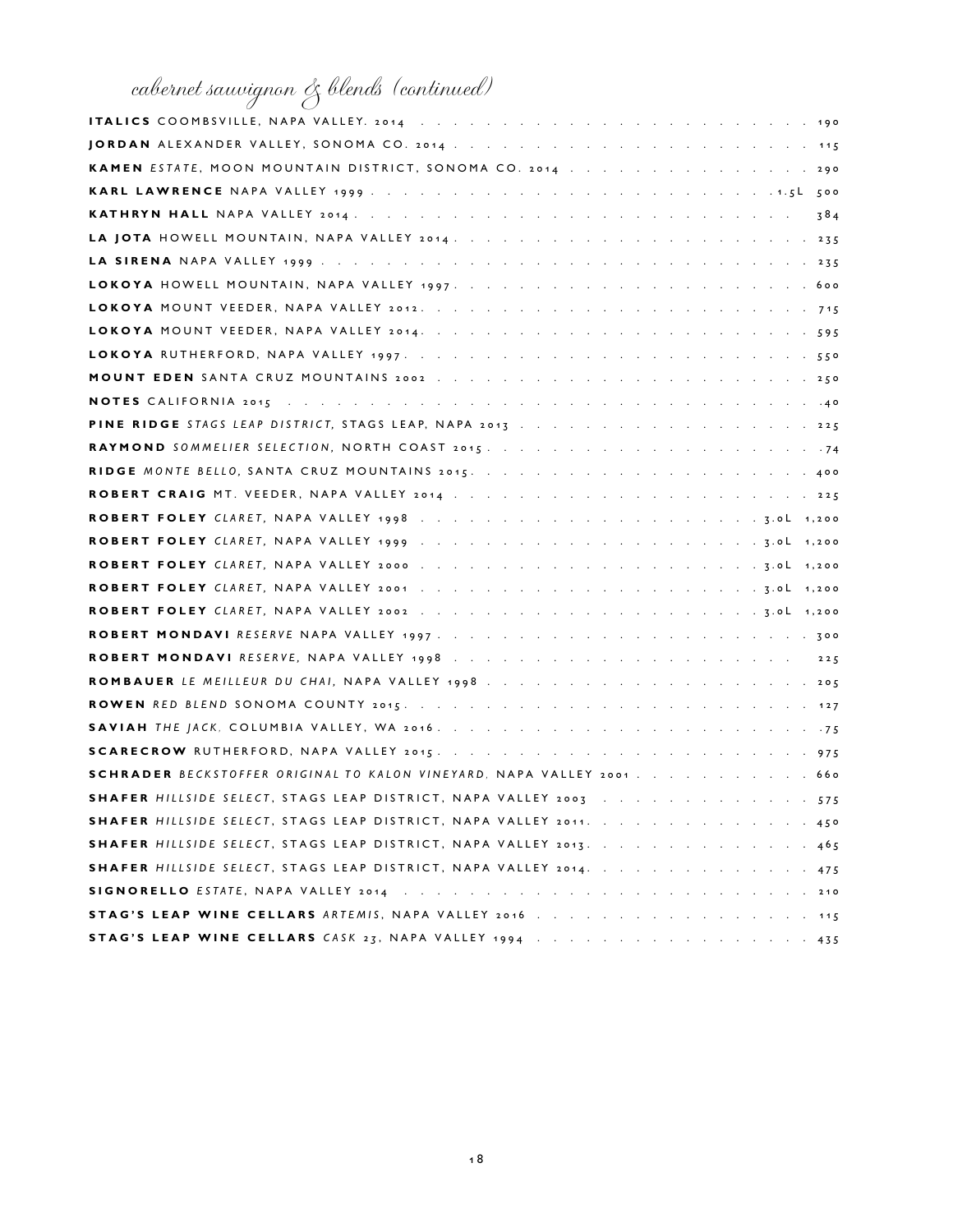# cabernet sauvignon & blends (continued)

| VINE HILL RANCH VHR, RUTHERFORD, NAPA VALLEY 2015. 317 |  |
|--------------------------------------------------------|--|
|                                                        |  |
|                                                        |  |
|                                                        |  |

### red bordeaux

| PICHON-LONGUEVILLE CONTESSE DE LALANDE, PAUILLAC 2015. 725 |
|------------------------------------------------------------|
|                                                            |
|                                                            |

global reds

| CASA LAPOSTOLLE CLOS APALTA, COLCHAGUA VALLEY, CHILE 2009 240                                           |  |
|---------------------------------------------------------------------------------------------------------|--|
|                                                                                                         |  |
| CONCHA Y TORO CARMENÈRE, TERRUNYO, BLOCK 27 PEUMO VINEYARD, PEUMO DO, CACHAPOAL VALLEY, CHILE 2015 . 93 |  |
|                                                                                                         |  |
|                                                                                                         |  |
| PAXTON SHIRAZ, QUANDONG FARM, MCLAREN VALLEY 2008                                                       |  |
|                                                                                                         |  |
| TOUR DES GENDRES MERLOT/MALBEC BLEND, BERGERAC, SUD-OUEST, FRANCE 2016 47                               |  |
| TRIVENTO MALBEC, GOLDEN RESERVE, LUJÁN DE CUYO, MENDOZA, ARGENTINA 2015 48                              |  |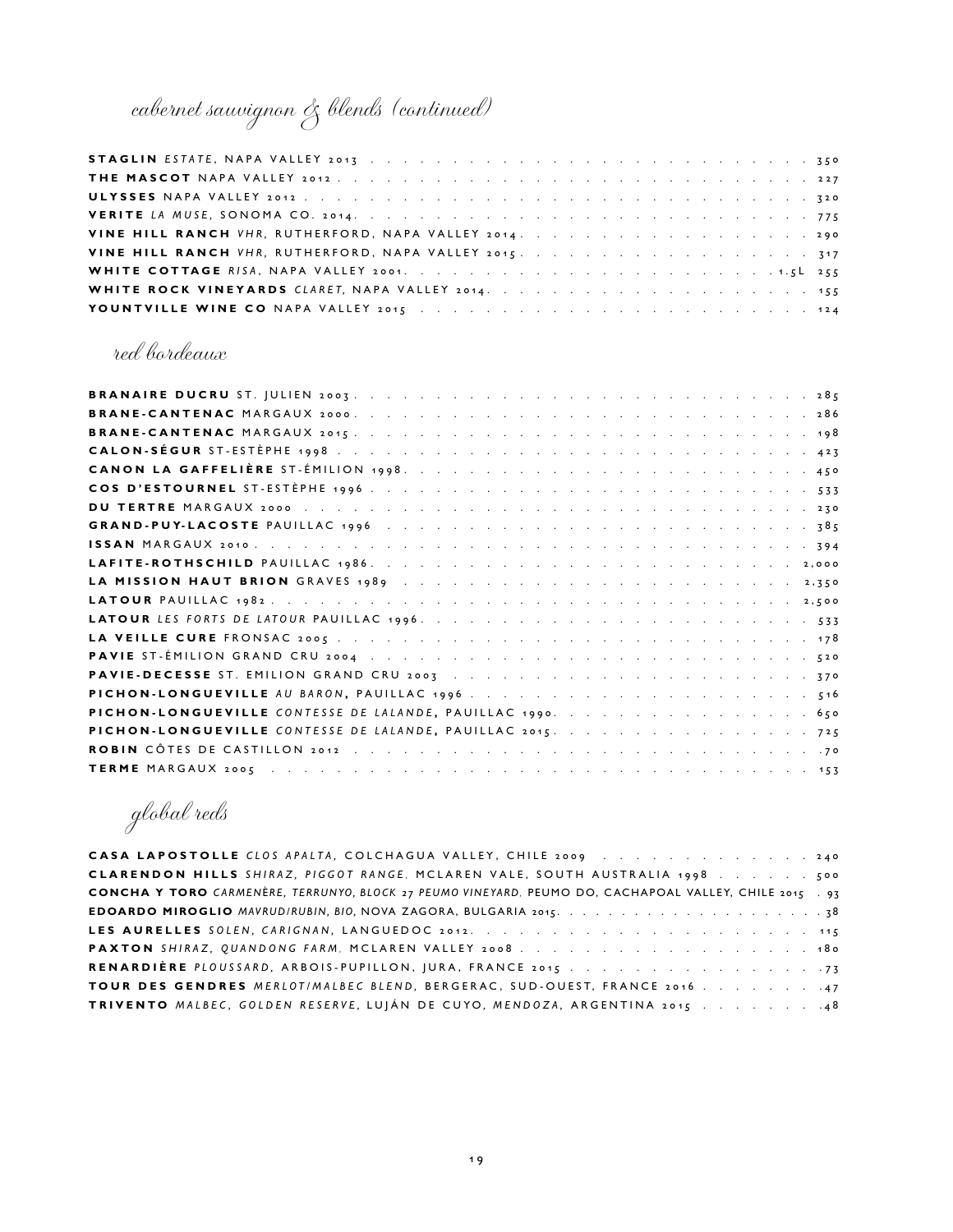merlot

| BERINGER VINEYARDS BANCROFT RANCH VINEYARD, HOWELL MOUNTAIN, NAPA VALLEY 1998. 275 |  |
|------------------------------------------------------------------------------------|--|
|                                                                                    |  |
|                                                                                    |  |
|                                                                                    |  |
|                                                                                    |  |
|                                                                                    |  |
|                                                                                    |  |
|                                                                                    |  |
|                                                                                    |  |
|                                                                                    |  |
|                                                                                    |  |

zinfandel

domestic reds

| CAYUSE EN CERISE VINEYARD, SYRAH, WALLA WALLA VALLEY, WA 2013. 280                        |
|-------------------------------------------------------------------------------------------|
|                                                                                           |
|                                                                                           |
|                                                                                           |
|                                                                                           |
|                                                                                           |
|                                                                                           |
|                                                                                           |
| SINE QUA NON ELEVEN CONFESSIONS VINEYARD, GRENACHE, STA. RITA HILLS 2011. 700             |
| SINE QUA NON ELEVEN CONFESSIONS VINEYARD, SYRAH, STA. RITA HILLS 2011 700                 |
| SINE QUA NON TROUVER L'ARENE, SYRAH, CALIFORNIA 2015 750                                  |
| TABLAS CREEK ESPRIT DE TABLAS, ESTATE, GSM BLEND, ADELAIDA DISTRICT, PASO ROBLES 2015 125 |
|                                                                                           |
|                                                                                           |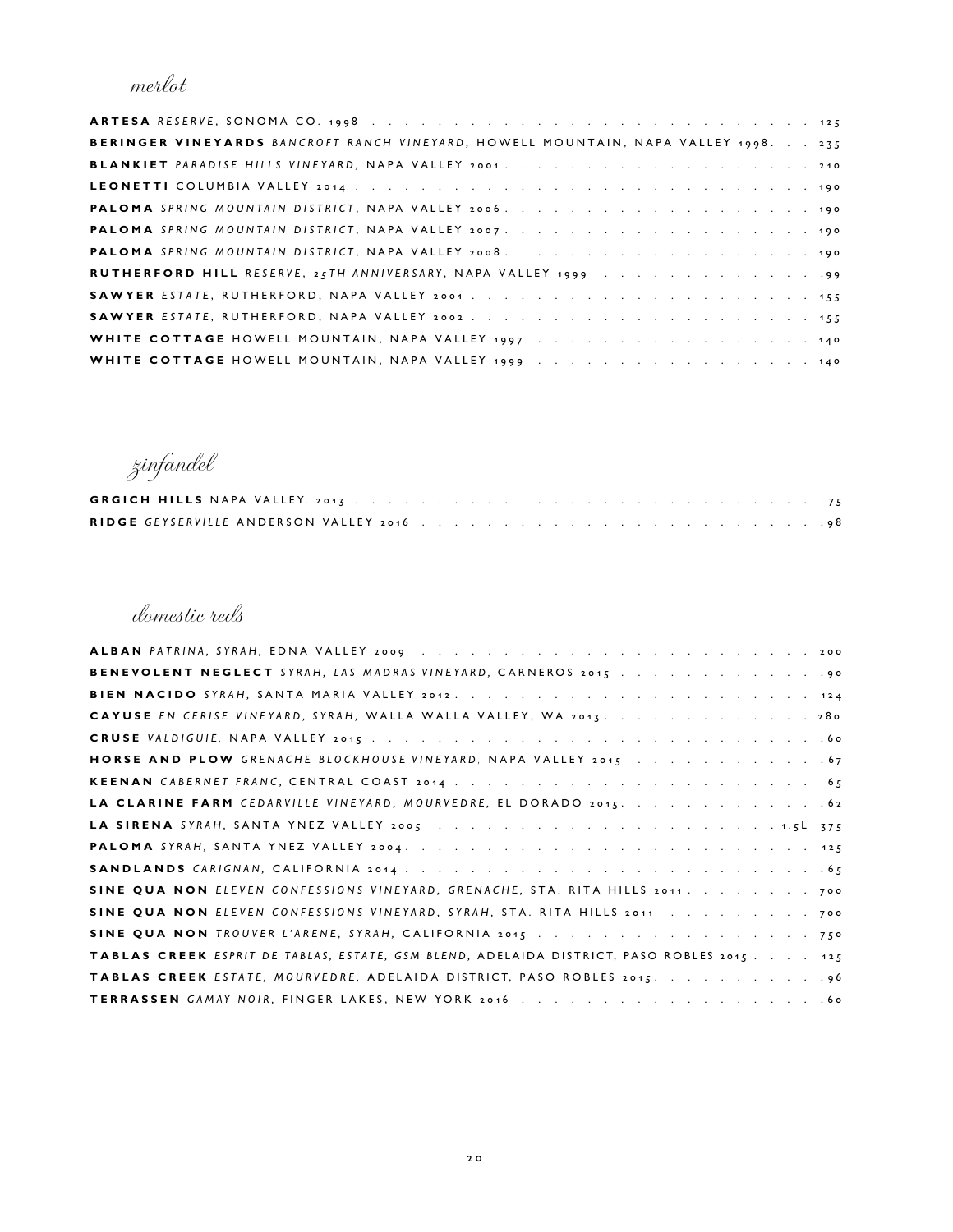### red rhône

| . 715                                                    |
|----------------------------------------------------------|
|                                                          |
|                                                          |
|                                                          |
|                                                          |
|                                                          |
|                                                          |
|                                                          |
|                                                          |
|                                                          |
|                                                          |
|                                                          |
|                                                          |
|                                                          |
|                                                          |
|                                                          |
|                                                          |
|                                                          |
|                                                          |
|                                                          |
|                                                          |
|                                                          |
| <b>JEAN LUC COLOMBO</b> LES RUCHETS, CORNAS 2015.        |
| PEGAU CHÂTEAUNEUF-DU-PAPE 2010<br>. 270                  |
| PIERRE USSEGLIO MON AIEUL, CHÂTEAUNEUF-DU-PAPE 1998. 420 |
|                                                          |
|                                                          |
|                                                          |
|                                                          |
|                                                          |
|                                                          |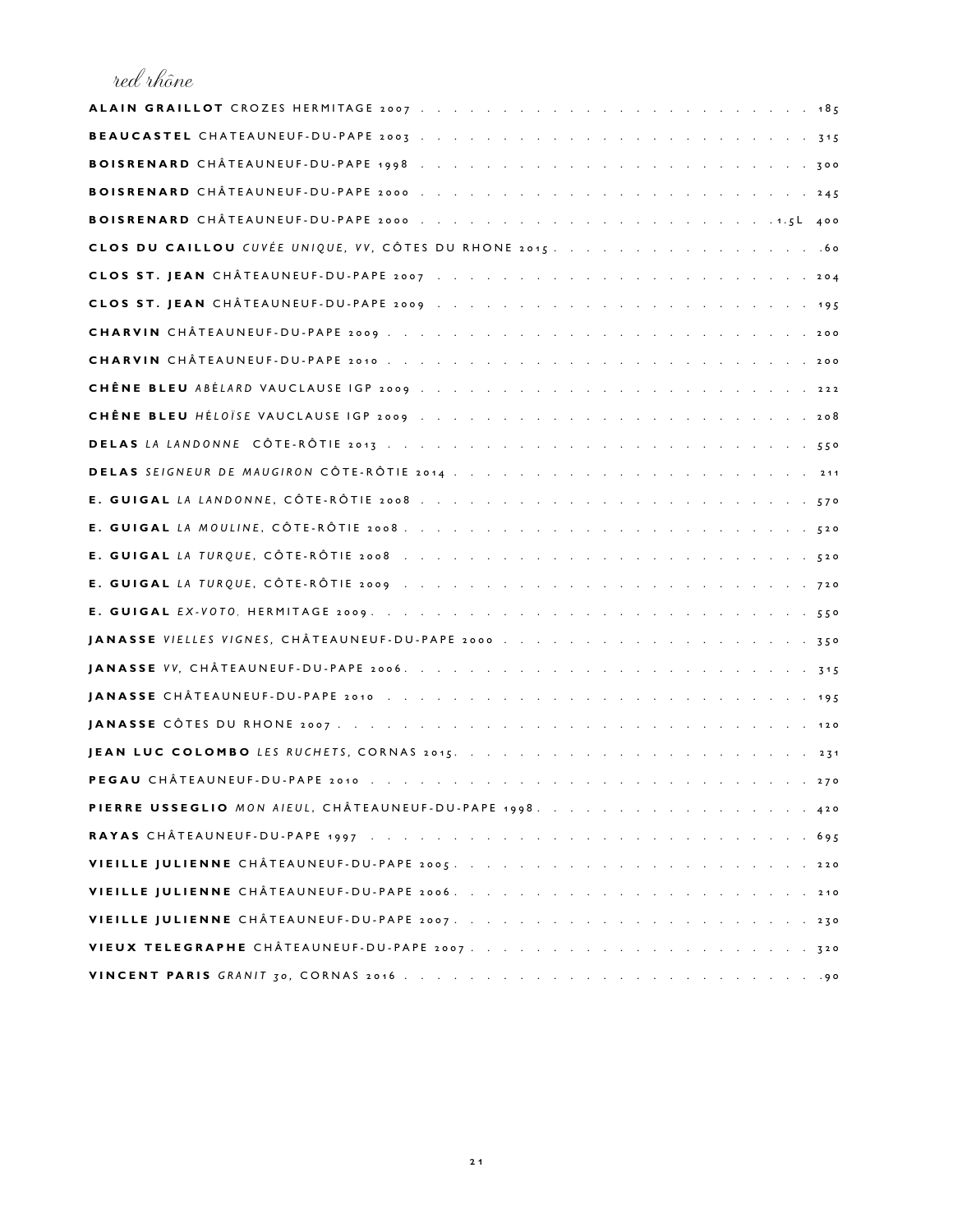italy

| ALLEGRINI AMARONE DELLA VALPOLICELLA DOCG, VENETO 1996. 300                                 |
|---------------------------------------------------------------------------------------------|
|                                                                                             |
| AVIGNONESI VINO NOBILE DI MONTEPULCIANO DOCG, TUSCANY 1997 200                              |
| BUGLIONI CORVINA BLEND, L'IMPERFETTO, SUPERIORE VALPOLICELLA DOC, VENETO 2013 60            |
| BUGLIONI CORVINA BLEND, IL BUGIARDO, RIPASSO, VALPOLICELLA DOC, VENETO 2013 85              |
| BUGLIONI AMARONE DELLA VALPOLICELLA DOCG, VENETO 2012 159                                   |
|                                                                                             |
| COL D'ORCIA BRUNELLO DI MONTALCINO, TUSCANY DOCG 2012. 118                                  |
|                                                                                             |
| DAL FORNO ROMANO MONTE LODOLETTA, VALPOLICELLA SUPERIORE DOC, VENETO 2009 188               |
| DAL FORNO ROMANO MONTE LODOLETTA, VALPOLICELLA SUPERIORE DOC, VENETO 2010 188               |
|                                                                                             |
| E. PIRA - CHIARA BOSCHIS DOLCETTO D'ALBA DOC, PIEDMONT, ITALY 2017 74                       |
|                                                                                             |
| GAJA PIEVE SANTA RESTITUTA, BRUNELLO DI MONTALCINO, TUSCANY DOCG 2013 204                   |
|                                                                                             |
|                                                                                             |
| IL POGGIONE VIGNA PAGANELLI RISERVA BRUNELLO DI MONTALCINO, TUSCANY DOCG 2012. 255          |
|                                                                                             |
|                                                                                             |
|                                                                                             |
| LISINI RISERVA, BRUNELLO DI MONTALCINO, TUSCANY DOCG 2011 155                               |
|                                                                                             |
| MANINCOR RESERVE DEL CONTE, LAGREIN BLEND, TRENTINO-ALTO ADIGE 2015 73                      |
|                                                                                             |
| MARCHESI DI BAROLO CANNUBI, BAROLO DOCG, PIEDMONT 2010 230                                  |
| MARCHESI DI BAROLO COSTE DI ROSE, BAROLO DOCG, PIEDMONT 2010. 195                           |
| MARCHESI DI BAROLO SARMASSA, BAROLO DOCG, PIEDMONT 2010. 215                                |
|                                                                                             |
|                                                                                             |
|                                                                                             |
|                                                                                             |
|                                                                                             |
| SALVATORE MOLETTIERI AGLIANICO, VIGNA CINQUE QUERCE, TAURASI DOCG, CAMPANIA 2010. 95        |
|                                                                                             |
|                                                                                             |
| SANTA MARIA PRÀGAL, CORVINA, VERONA IGT, VENETO 2016.<br>$\cdot \cdot \cdot \cdot \cdot 53$ |

## spain

| BODEGAS MUGA PRADO ENEA, GRAN RESERVA, RIOJA DOCA 2009. 140                     |
|---------------------------------------------------------------------------------|
| CASTILLO YGAY (MARQUES DE MURRIETA), GRAN RESERVA ESPECIAL, RIOJA DOCA 2007 180 |
|                                                                                 |
|                                                                                 |
|                                                                                 |
|                                                                                 |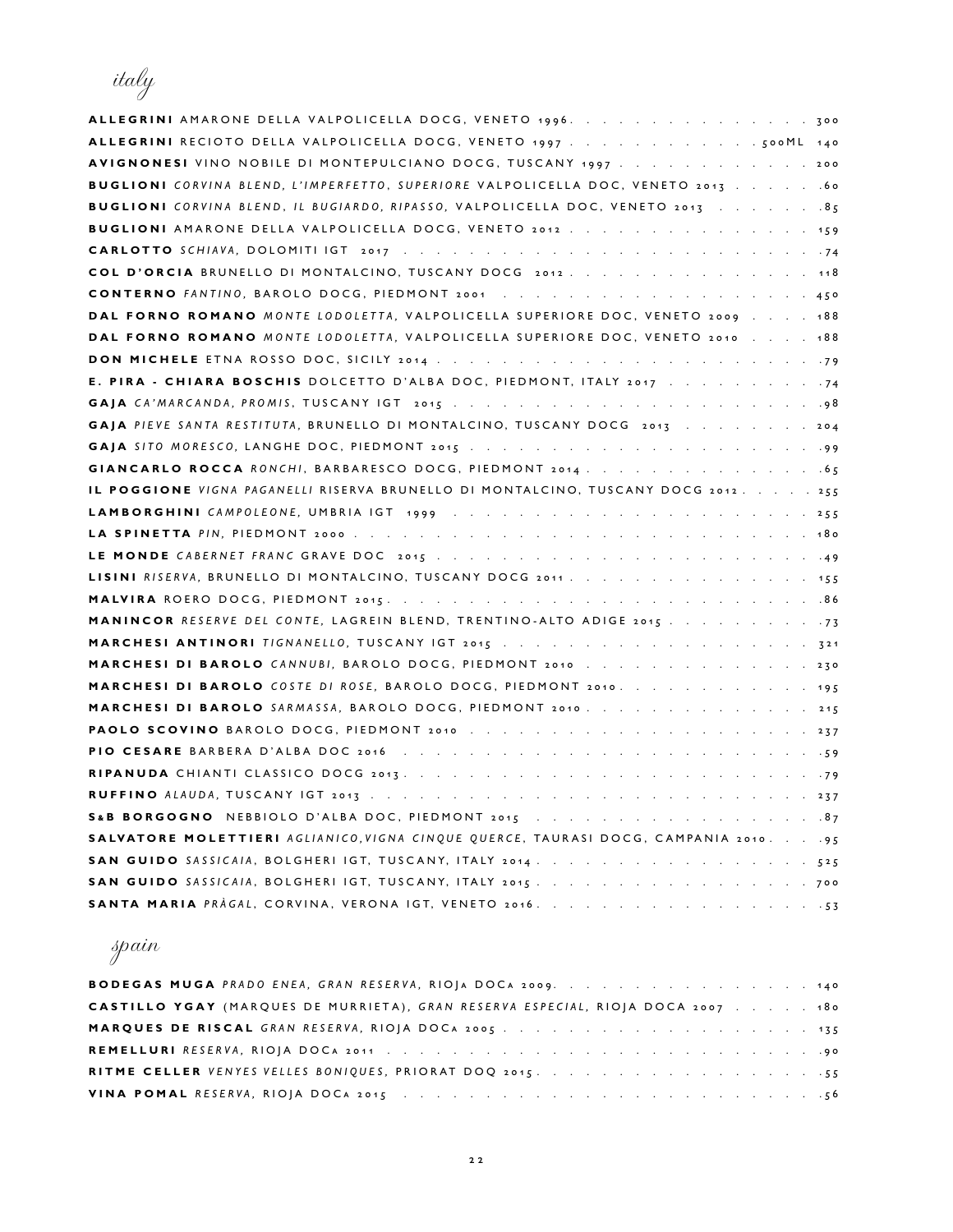### DESSERT WINE

### white dessert wine

| CHÂTEAU D'YQUEM 1ER GRAND CRU CLASSE, SAUTERNES, FRANCE 1998 812                           |
|--------------------------------------------------------------------------------------------|
| <b>CHÂTEAU RIEUSSEC</b> 1ER GRAND CRU CLASSE, SAUTERNES, FRANCE 2005 250                   |
| CHÂTEAU ST. JEAN JOHANNISBERG RIESLING, ALEXANDER VALLEY, SONOMA CO. 1986. 375ML 130       |
|                                                                                            |
|                                                                                            |
| <b>DONNAFUGATA</b> BEN RYÉ, ZIBIBBO, PASSITO DI PANTELLERIA, SICILY 2015 375ML 72          |
|                                                                                            |
|                                                                                            |
|                                                                                            |
| HERINGER ESTATES EMBRACE, LATE HARVEST BLEND, CLARKSBURG "FAMILY VINTAGE" 375ML 55         |
| JOSMEYER GEWURZTRAMINER, SGN, ALSACE, FRANCE 1989 375ML 250                                |
| KRACHER GRAND CUVÉE TBA #6 NOUVELLE VAGUE, BURGENLAND, AUSTRIA 2013 375ML 200              |
| MARCEL DEISS GEWURZTRAMINER, ALTENBERG DE BERGHEIM, SGN, ALSACE, FRANCE 1989 115           |
| MIRAFLORES PRINCESSA MUSCAT CANELLI, SIERRA FOOTHILLS NV 100                               |
| NEVADA CITY WINERY WHITE RIESLING, ALEXANDER VALLEY, SONOMA CO. 1986 375ML 145             |
| OSTERTAG PINOT GRIS, MUENCHBERG, VT, ALSACE, FRANCE 1989 375ML 178                         |
| <b>PHILLIPE FOREAU</b> DOMAINE CLOS NAUDIN, MOELLEUX, VOUVRAY, LOIRE, FRANCE 1990 375ML 80 |
| PHILLIPE FOREAU DOMAINE CLOS NAUDIN, MOELLEUX, VOUVRAY, LOIRE, FRANCE 1990 150             |
| REGIS CRUCHET L'ESPERANCE, MOELLEUX, VOUVRAY, LOIRE, FRANCE 2009. 90                       |
|                                                                                            |
|                                                                                            |
| TIM ADAMS RIESLING, CLARE VALLEY, SOUTH AUSTRALIA 1998 375 ML 100                          |
|                                                                                            |
|                                                                                            |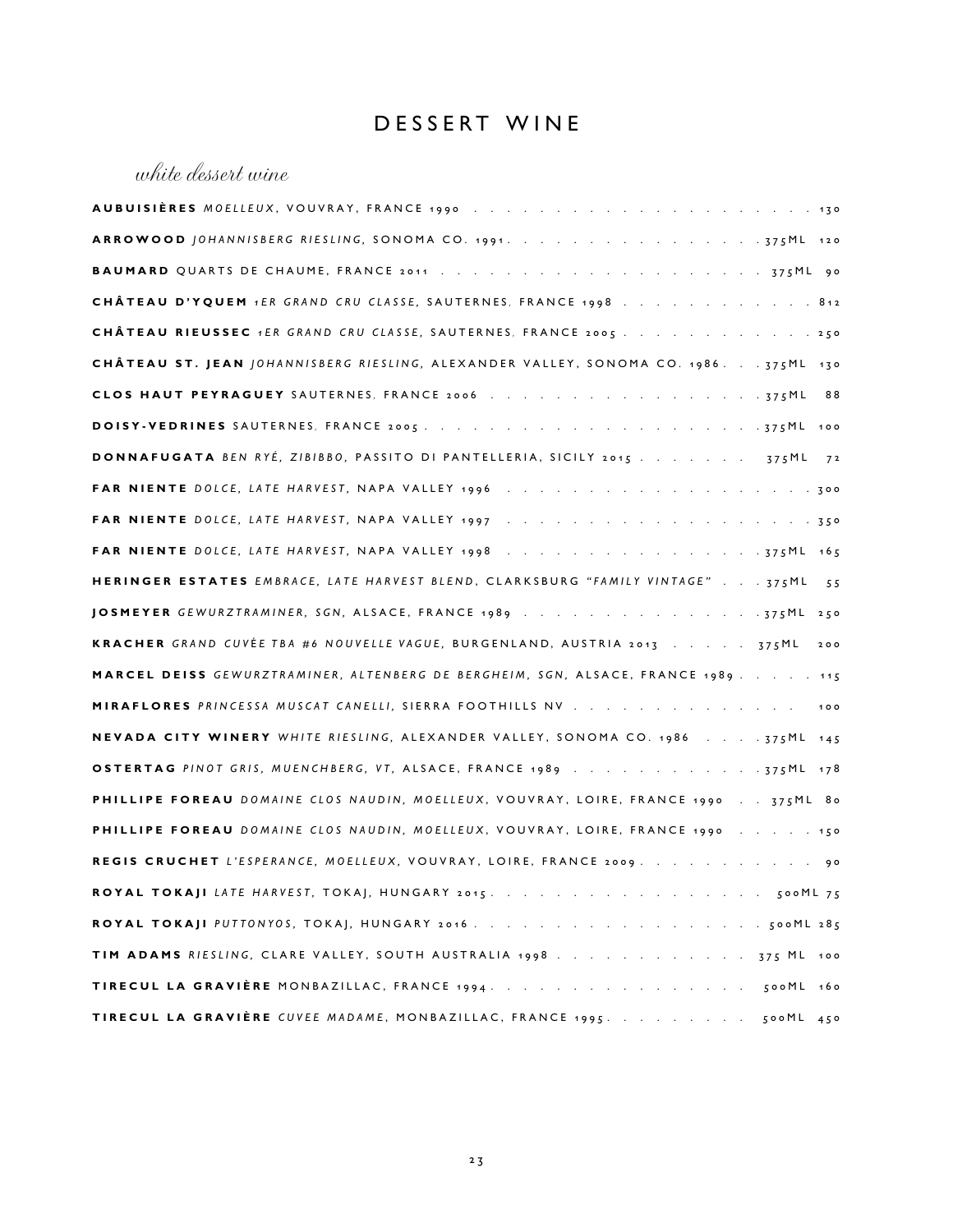### red and fortified dessert wine

| ALVEAR PEDRO XIMENEZ, FINO EN RAMA, MONTILLA MORILES, SPAIN 2008 375ML<br>50                |
|---------------------------------------------------------------------------------------------|
| 68                                                                                          |
| <b>BARBEITO</b> BOAL, RESERVA VELHA FAVILLA MADEIRA, PORTUGAL 1920, , , , ,                 |
|                                                                                             |
| BARBEITO MALVAZIA, RESERVA VELHA MADEIRA, PORTUGAL 1916 400                                 |
|                                                                                             |
| CALLIOPE RARE LIQUEUR TOKAY, RUTHERGLEN, VICTORIA, AUSTRALIA NV 775ML 160                   |
|                                                                                             |
| <b>DOMAINE ET TERRIORS DU SUD</b> GRAND CRU, BANYULS, FRANCE 1949 300                       |
| EL MAESTRO SIERRA AMONTILLADO, 12 YEAR, JEREZ, SPAIN 375ML<br>60                            |
|                                                                                             |
| 78                                                                                          |
|                                                                                             |
| 6 <sub>5</sub>                                                                              |
| NAPA CELLARS LATE HARVEST ZINFANDEL, NAPA VALLEY 2001. 375ML<br>65                          |
|                                                                                             |
| RIDGE ESSENCE, LATE HARVEST ZINFANDEL/PETITE SIRAH, GEYSERVILLE, SONOMA CO. 2007. 375ML 100 |
|                                                                                             |
| 55                                                                                          |
| RUTHERFORD HILL 'ZINFANDEL PORT,' NAPA VALLEY 2000                                          |
| RUTHERFORD HILL 'ZINFANDEL PORT,' NAPA VALLEY 2000 375ML<br>40                              |
|                                                                                             |
|                                                                                             |
|                                                                                             |
|                                                                                             |
|                                                                                             |
|                                                                                             |
| 55                                                                                          |
|                                                                                             |
| 75                                                                                          |

## emilio lustau solera reserva sherry

|  | EMILIO LUSTAU OLOROSO, DON NUÑO, SOLERA RESERVA, JEREZ, SPAIN 56             |  |  |  |  |  |  |
|--|------------------------------------------------------------------------------|--|--|--|--|--|--|
|  | EMILIO LUSTAU 0LOROSO, DEL TONEL, 100 ANOS, JEREZ, SPAIN 1996. 100           |  |  |  |  |  |  |
|  |                                                                              |  |  |  |  |  |  |
|  | <b>EMILIO LUSTAU</b> PEDRO XIMÉNEZ, MURILLO, 100 ANOS, JEREZ, SPAIN 1996 150 |  |  |  |  |  |  |
|  | EMILIO LUSTAU MOSCATEL, LAS CRUSES, 100 ANOS, JEREZ, SPAIN 1996. 100         |  |  |  |  |  |  |